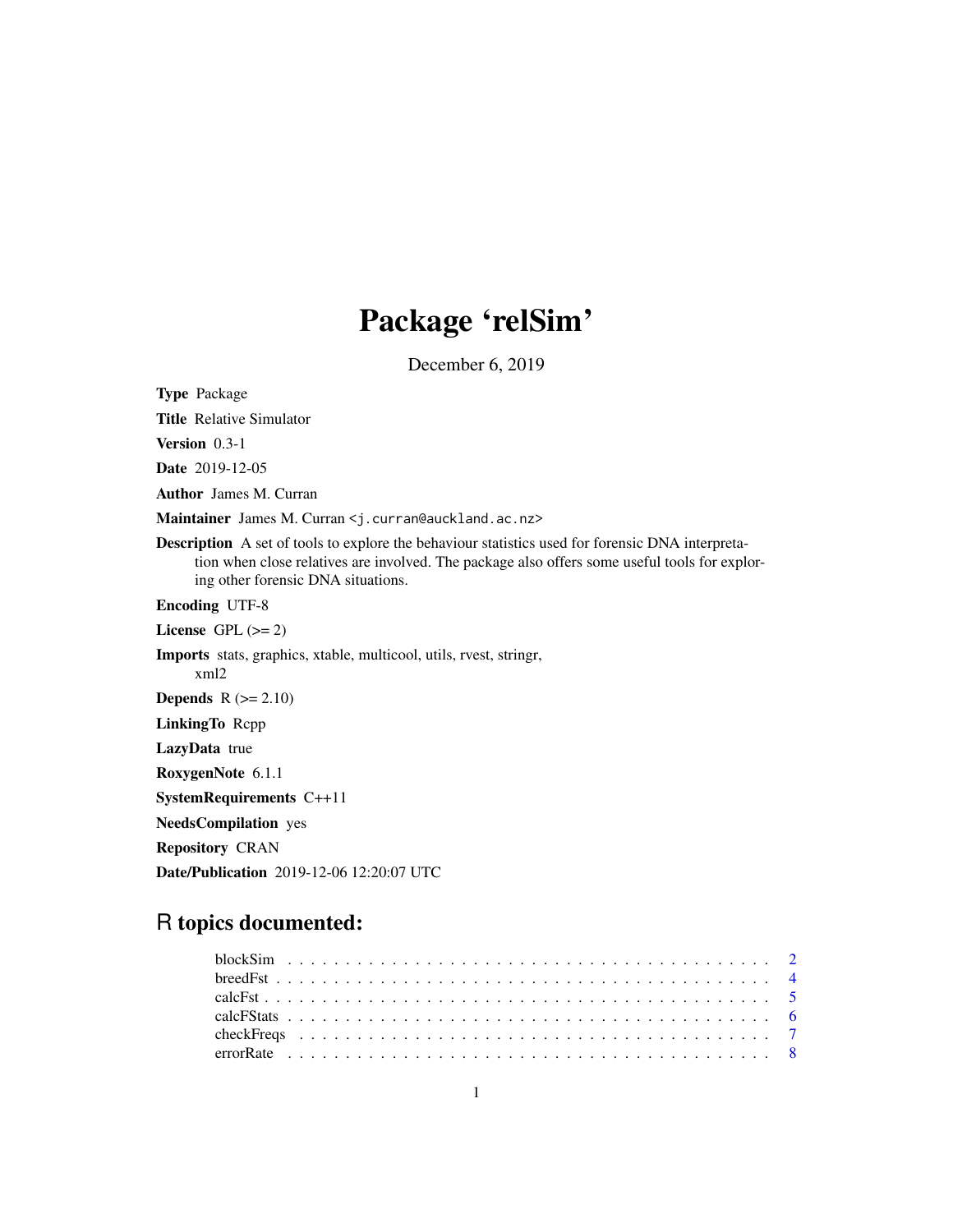<span id="page-1-0"></span>

| Index |                                                                                                                     | 40       |
|-------|---------------------------------------------------------------------------------------------------------------------|----------|
|       |                                                                                                                     | 38       |
|       |                                                                                                                     | 37       |
|       |                                                                                                                     | 36       |
|       |                                                                                                                     | 35       |
|       | $simNpersonMixture \dots \dots \dots \dots \dots \dots \dots \dots \dots \dots \dots \dots \dots \dots \dots \dots$ | 34       |
|       |                                                                                                                     | 33       |
|       |                                                                                                                     | 32       |
|       | readResults                                                                                                         | 31       |
|       |                                                                                                                     | 30       |
|       |                                                                                                                     | 29       |
|       |                                                                                                                     | 28       |
|       |                                                                                                                     | 27       |
|       | randomSample                                                                                                        | 26       |
|       |                                                                                                                     | 25       |
|       |                                                                                                                     | 24       |
|       |                                                                                                                     | 23       |
|       |                                                                                                                     | 22       |
|       |                                                                                                                     | 21       |
|       |                                                                                                                     | 21       |
|       |                                                                                                                     | 20       |
|       | <i>lrSibDebug</i>                                                                                                   | 18       |
|       |                                                                                                                     | 17       |
|       |                                                                                                                     | 16       |
|       | lrMix                                                                                                               | 15       |
|       |                                                                                                                     | 14       |
|       | <b>IBS</b>                                                                                                          | 13       |
|       |                                                                                                                     | 12       |
|       |                                                                                                                     | 10<br>11 |
|       |                                                                                                                     |          |
|       |                                                                                                                     | -9       |

blockSim *Perform relatives simulations using large memory blocks in C*

#### Description

Generate N pairs with a given relationship, calculate the LR for sibs, parent-child and the number of matching alleles and count the number of pairs that meet the threshold criteria.

#### Usage

```
blockSim(N, Freqs, rel = "UN", ibsthresh = NULL, kithresh = NULL,
 code = 1, falseNeg = TRUE, BlockSize = N/10,
  showProgress = FALSE)
```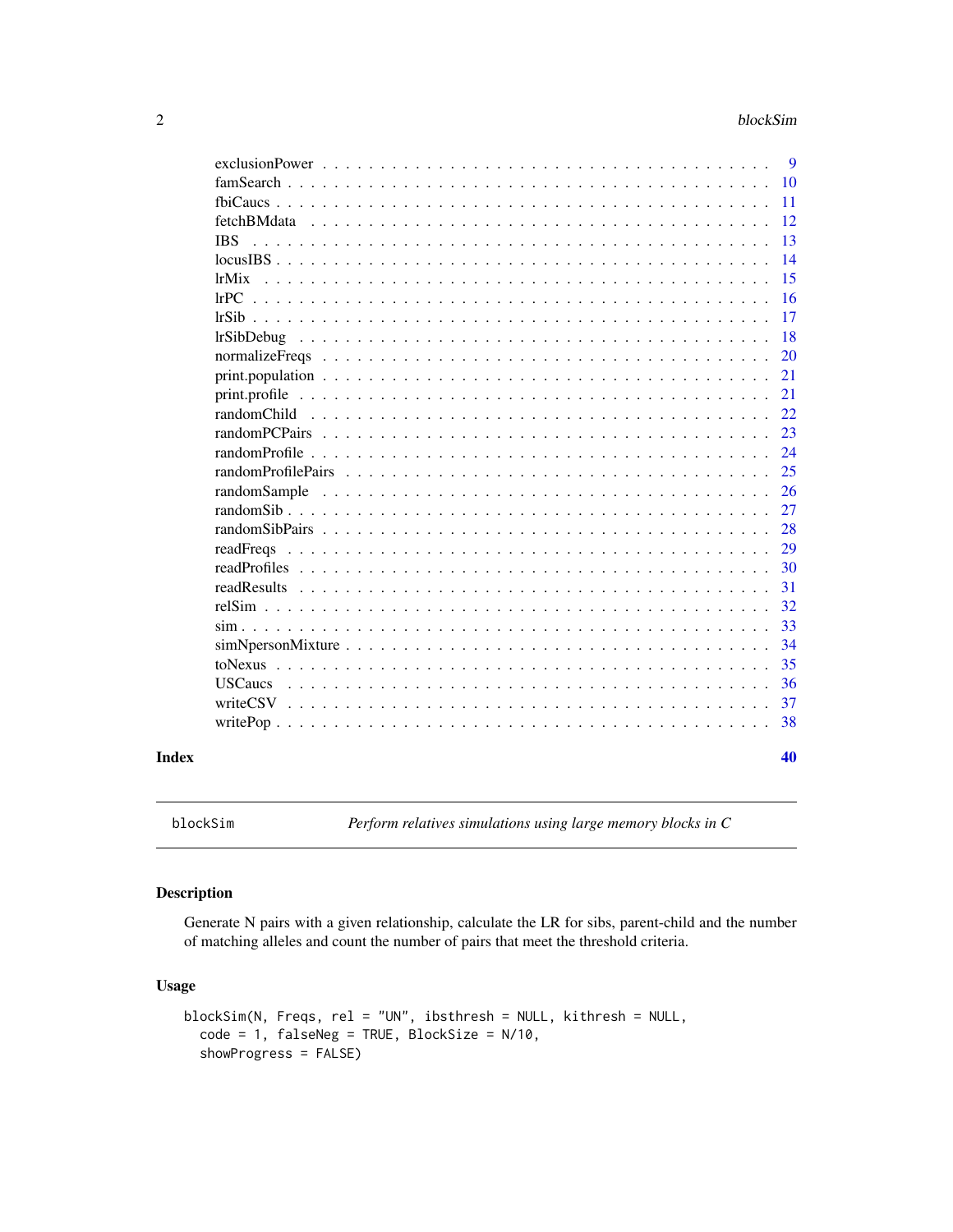#### blockSim 3

#### Arguments

| N            | The number of iterations to carry out                                                                                                                                                                                                                                                                                                                                                                                           |
|--------------|---------------------------------------------------------------------------------------------------------------------------------------------------------------------------------------------------------------------------------------------------------------------------------------------------------------------------------------------------------------------------------------------------------------------------------|
| Freqs        | A list containing two lists labelled loci and freqs. The second list is a list of<br>vectors containing the allele frequencies of each allele at each locus in the mul-<br>tiplex.                                                                                                                                                                                                                                              |
| rel          | generate unrelated ( $rel = 'UN'$ ), full-sibs ( $rel = 'FS'$ ), or parent child ( $rel =$<br>'PC') pairs                                                                                                                                                                                                                                                                                                                       |
| ibsthresh    | A vector of one or more IBS thresholds                                                                                                                                                                                                                                                                                                                                                                                          |
| kithresh     | A vector of one or more KI/LR thresholds                                                                                                                                                                                                                                                                                                                                                                                        |
| code         | A code from 1 to 6 which dictates the events that will be counted.                                                                                                                                                                                                                                                                                                                                                              |
|              | 1. the LR for siblings will be compared to the values in kithresh and incre-<br>mented if the LR is greater than the threshold                                                                                                                                                                                                                                                                                                  |
|              | 2. the LR for parent/child will be compared to the values in kithresh and<br>incremented if the LR is greater than the threshold                                                                                                                                                                                                                                                                                                |
|              | 3. the number of matching alleles (IBS) will be compared to the values in<br>ibsthresh and incremented if the IBS is greater than the threshold                                                                                                                                                                                                                                                                                 |
|              | 4. the LR for siblings and the number of matching alleles will be compared<br>to the values in kithresh and ibsthresh and incremented if both the LR<br>and IBS is greater than the thresholds. ibsthresh and kithresh must be<br>of equal length for this option to work                                                                                                                                                       |
|              | 5. the LR for parent/child and the number of matching alleles will be com-<br>pared to the values in kithresh and ibsthresh and incremented if both<br>the LR and IBS is greater than the thresholds. ibsthresh and kithresh<br>must be of equal length for this option to work                                                                                                                                                 |
|              | 6. this option is equivalent to performing code 4 and 5 simulataneously. It is<br>not currently implemented                                                                                                                                                                                                                                                                                                                     |
| falseNeg     | if TRUE then the number of results that DO NOT satisfy the conditions are<br>counted, otherwise the number of results DO satisfy the conditions are counted                                                                                                                                                                                                                                                                     |
| BlockSize    | Sets the number of random profiles to be generated in each iteration. By default<br>the block size is set to 10 percent of the total sample size. It is unclear whether<br>the procedure is more efficient if a bigger percentage of the total is used. Users<br>must take care to make sure that the block size evenly divides N otherwise the<br>procedure will exit. Users must also make sure that they have enough memory. |
| showProgress | If TRUE then a progress bar will be displayed in the console showing the progress<br>of the simulation.                                                                                                                                                                                                                                                                                                                         |

#### Details

This function is used for fast accurate estimation of false positive and false negative rates. It achieves part of its speed by block exectution in C, and part by not saving the LR or IBS results. It can do 1 billion iterations in about an hour.

#### Value

A vector containing the number of profile pairs that satisfied the threshold conditions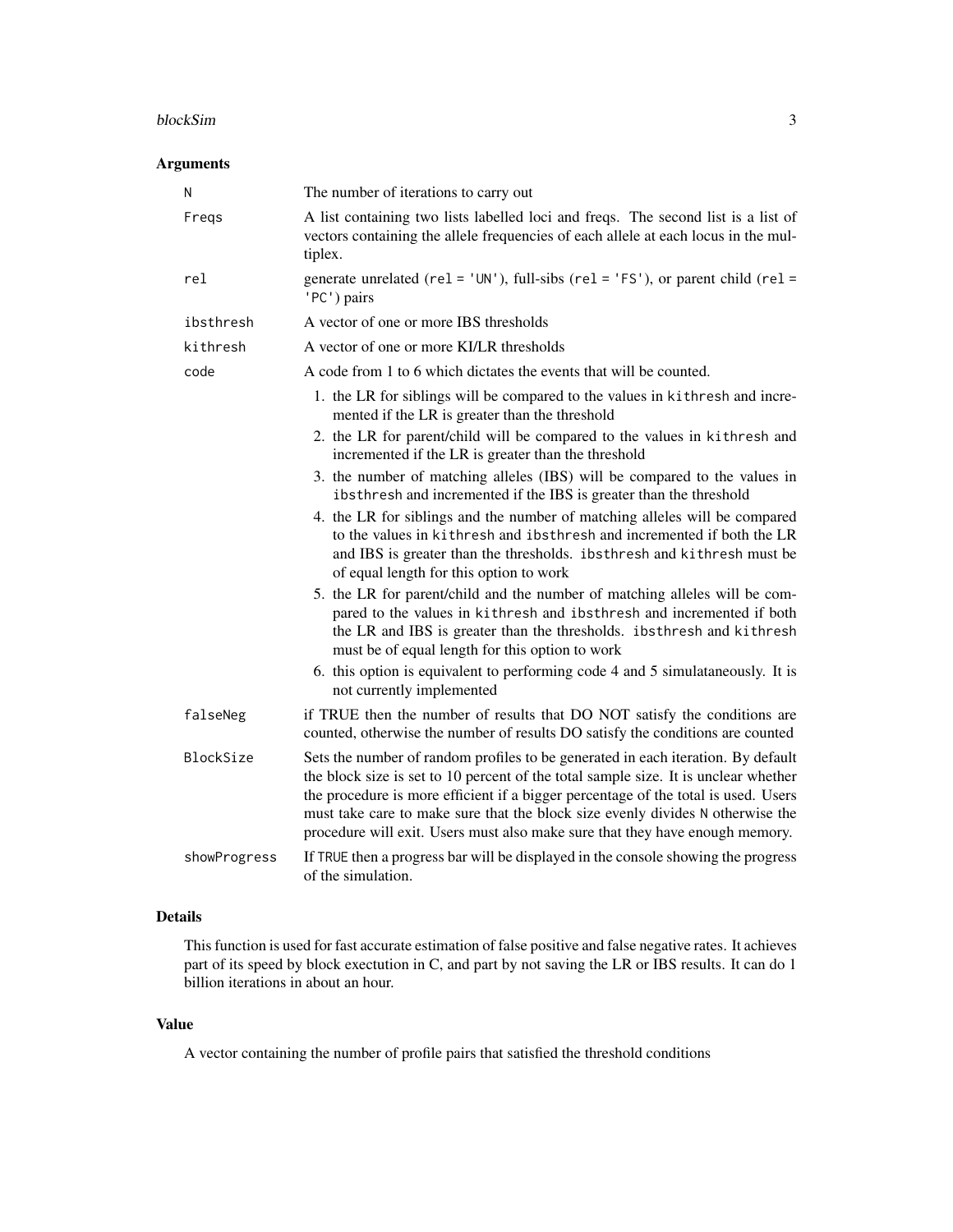#### Author(s)

James M. Curran

#### See Also

sim

#### Examples

```
## not run
## this counts the number of unrelated pairs that are falsely identified
## as siblings using the policy that there are 16 or more matching
## alleles, and the LR/KI is greater than 100,000
## this is a very rare event for the FBI Caucasians with a frequency of
## about 4-5 times in 10 million pairs
## Not run:
data(fbiCaucs)
N = 1e8
ki = 1e5
ibs = 16code = 5BlockSize = 1e6
blockSim(N, fbiCaucs, rel = "UN", ibsthresh = ibs, kithresh = ki,
         code = code, falseNeg = FALSE, BlockSize = BlockSize)
## End(Not run)
```
breedFst *Breed a population with an approximate level of* θ*(*F*\_*ST*)*

#### Description

This function simulates a population with an approximate level of population substructure. This is achieved by subdividing a population into equal sized subpopulations and allowing them to breed within themselves for

$$
t = \frac{\log_e(1-\theta)}{\log\left(1-\frac{1}{2N_s}\right)}
$$

generations, where  $N<sub>s</sub>$  is the number of individuals in each subpopulation. This will produce a population with an estimated coancestry coefficient approximately equal to  $\theta$ 

#### Usage

```
breedFst(Freqs, theta = 0.01, N = 10000, ns = 10, DNAtools = FALSE)
```
<span id="page-3-0"></span>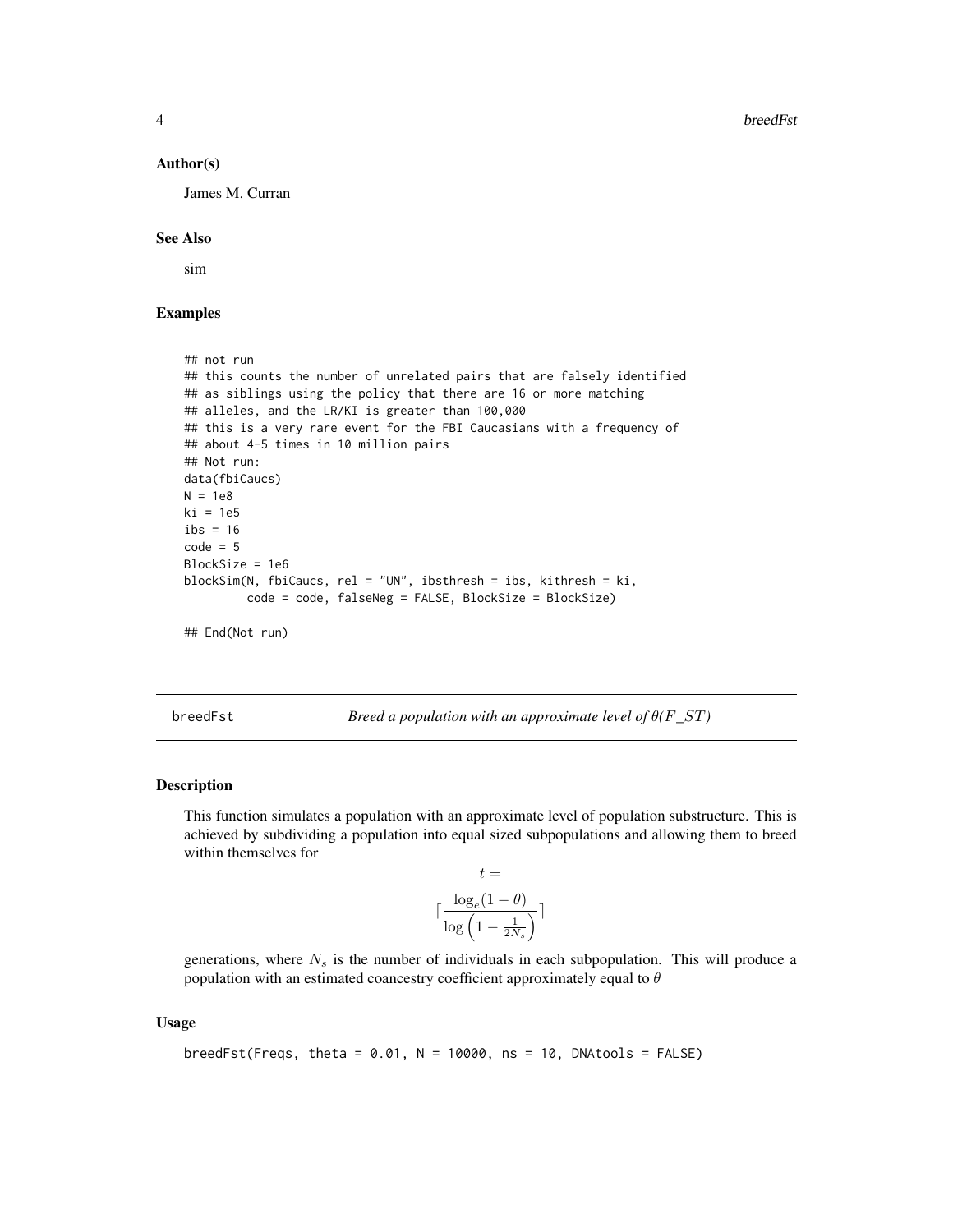#### <span id="page-4-0"></span>calcFst 5

#### Arguments

| Fregs    | A list with an element, freqs which contains a list of vectors, where each vector<br>is a set of allele frequencies for a locus      |
|----------|--------------------------------------------------------------------------------------------------------------------------------------|
| theta    | A desired level of inbreeding, where $0 < \theta < 0.5$                                                                              |
| N        | Total population size                                                                                                                |
| ns       | The number of subpopulations. $N/n_s$ needs to be greater than 100                                                                   |
| DNAtools | If TRUE then the profiles in the return population will be formatted as a data<br>frame with an id column and two columns per locus. |

#### Value

An object of class 'population' which is a list with the following elements

- profiles a vector of profiles where the level of inbreeding is approximately equal to  $\theta$
- nProfiles the total number of individuals in the population
- nSubpops the number of sub-populations in the population
- nLoci the number of loci each individual is typed at
- theta the desired level of substructure in the population. The actual value will be near to this.
- Freqs a Freq object representing the ancestral frequencies of the population

#### Author(s)

James M. Curran

#### Examples

```
data(USCaucs)
pop = breedFst(USCaucs)
```
#### Description

This procedure uses the method of Weir and Cockerham to estimate  $\theta$  ( $F_{ST}$ ) for a population with substructure

#### Usage

calcFst(Pop, subPopIdx = NULL)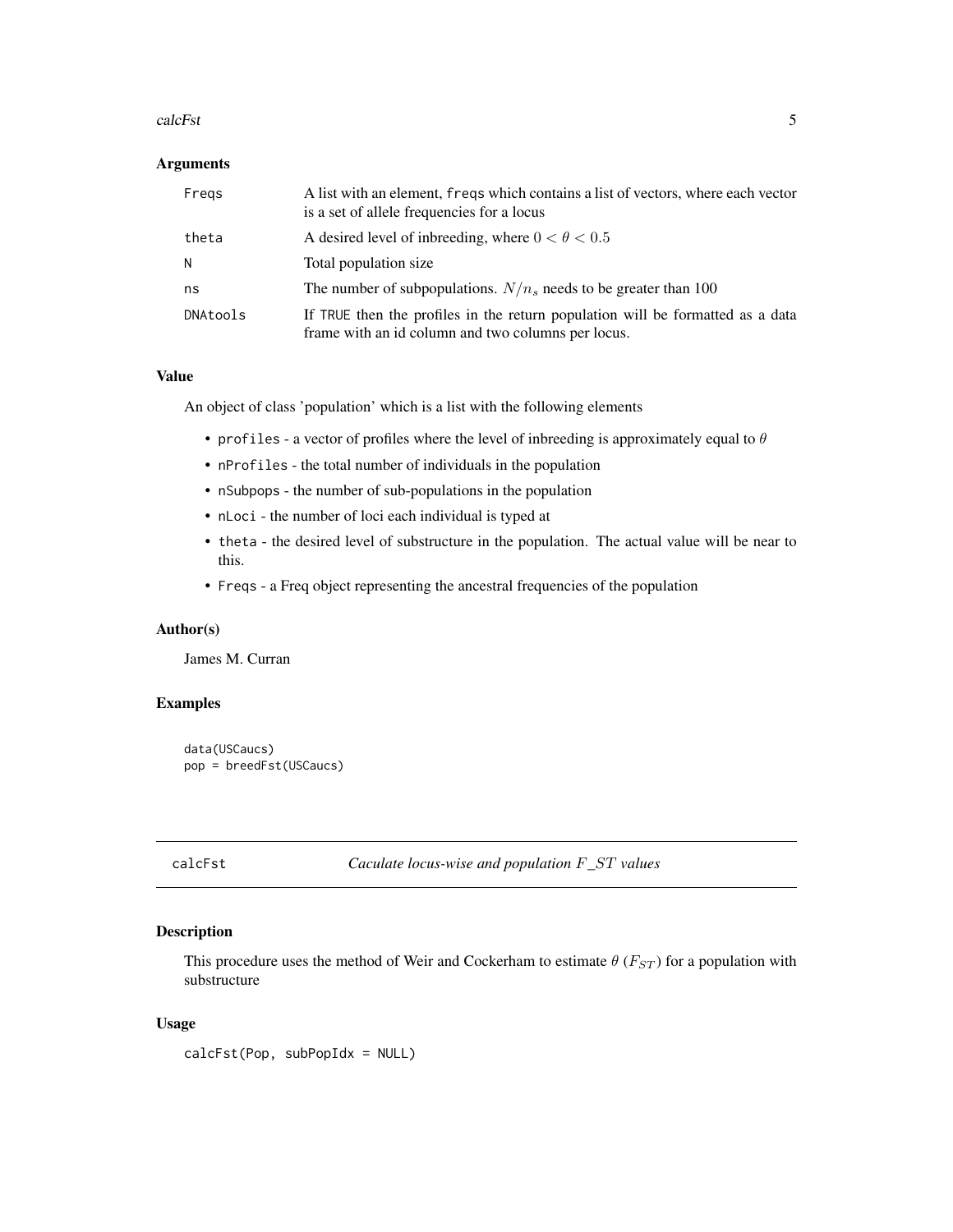#### <span id="page-5-0"></span>Arguments

| Pop       | An object type 'population'                                                                                                                                                                                                                                                                                              |
|-----------|--------------------------------------------------------------------------------------------------------------------------------------------------------------------------------------------------------------------------------------------------------------------------------------------------------------------------|
| subPopIdx | If this vector is not null, then it must consist of $N$ elements with values from 1<br>to $n_s$ representing which subpopulation each member of Pop\$profiles belongs<br>to. If it is null then it is assumed that the population consists of $n_s$ subpopula-<br>tions of equal size $N_s$ so that $n_s \times N_s = N$ |
|           |                                                                                                                                                                                                                                                                                                                          |

#### Value

A vector of length  $n_{loci} + 1$  with locus-wise  $\theta$  values and an overall  $\theta$  value for the population

#### Author(s)

James M. Curran

#### References

Weir, B.S., Genetic Data Analysis II, (1996) p.173–179, Sinauer, Sunderland, MA.

#### See Also

breedFst

#### Examples

```
data(USCaucs)
p = breedFst(USCaucs)
fst = calcFst(p)fst
```

| calcFStats |  |
|------------|--|
|------------|--|

Calculate locus-wise and population  $\theta = F\_ST$ ,  $F = F\_IT$ , and f = F*\_*IS *values*

#### Description

This procedure uses the method of Weir and Cockerham to estimate  $\theta = F_{ST}$ ,  $F = F_{IT}$ , and  $f = F_{IS}$  for a population with known substructure

#### Usage

calcFStats(Pop, subPopIdx = NULL)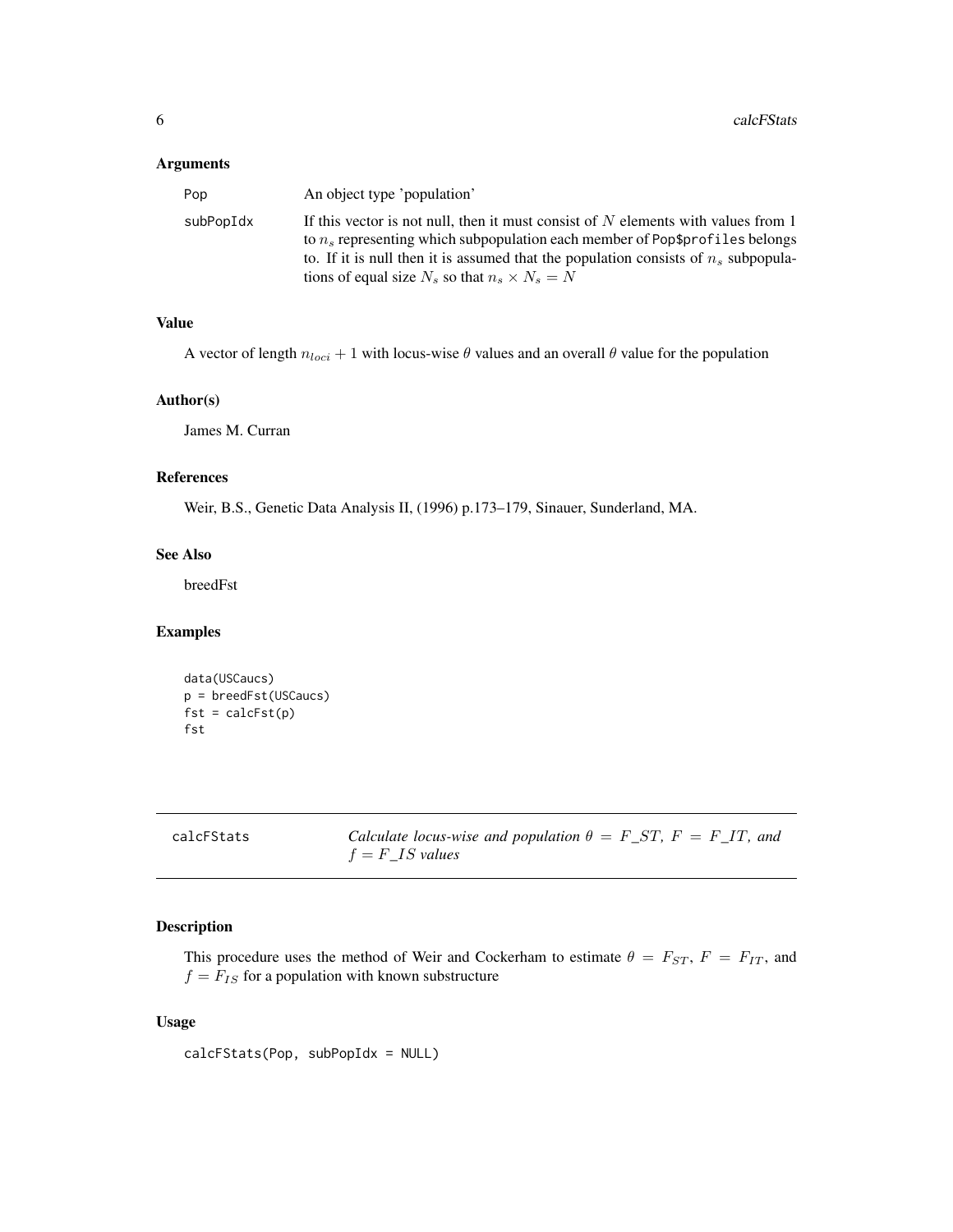#### <span id="page-6-0"></span>checkFreqs 7

#### Arguments

| Pop       | An object type 'population'                                                                                                                                           |
|-----------|-----------------------------------------------------------------------------------------------------------------------------------------------------------------------|
| subPopIdx | If this vector is not null, then it must consist of $N$ elements with values from 1<br>to $n_s$ representing which subpopulation each member of Pop\$profiles belongs |
|           | to. If it is null then it is assumed that the population consists of $n_s$ subpopula-                                                                                 |
|           | tions of equal size $N_s$ so that $n_s \times N_s = N$                                                                                                                |

#### Value

A vector of length  $n_{loci} + 1$  with locus-wise  $\theta$  values and an overall  $\theta$  value for the population

#### Author(s)

James M. Curran

#### References

Weir, B.S., Genetic Data Analysis II, (1996) p.173–179, Sinauer, Sunderland, MA.

#### See Also

breedFst

#### Examples

```
data(USCaucs)
set.seed(123)
p = breedFst(USCaucs)
fstats = calcFStats(p)
fstats
```
checkFreqs *Make sure that the frequencies are such*

#### Description

Checks whether a list of frequencies at a series of genetic loci both sum to one and lie between 0 and 1.

#### Usage

```
checkFreqs(Freqs)
```
#### Arguments

Freqs A list containg elements loci and freqs. freqs is a list of vectors containing the frequencies at the given loci.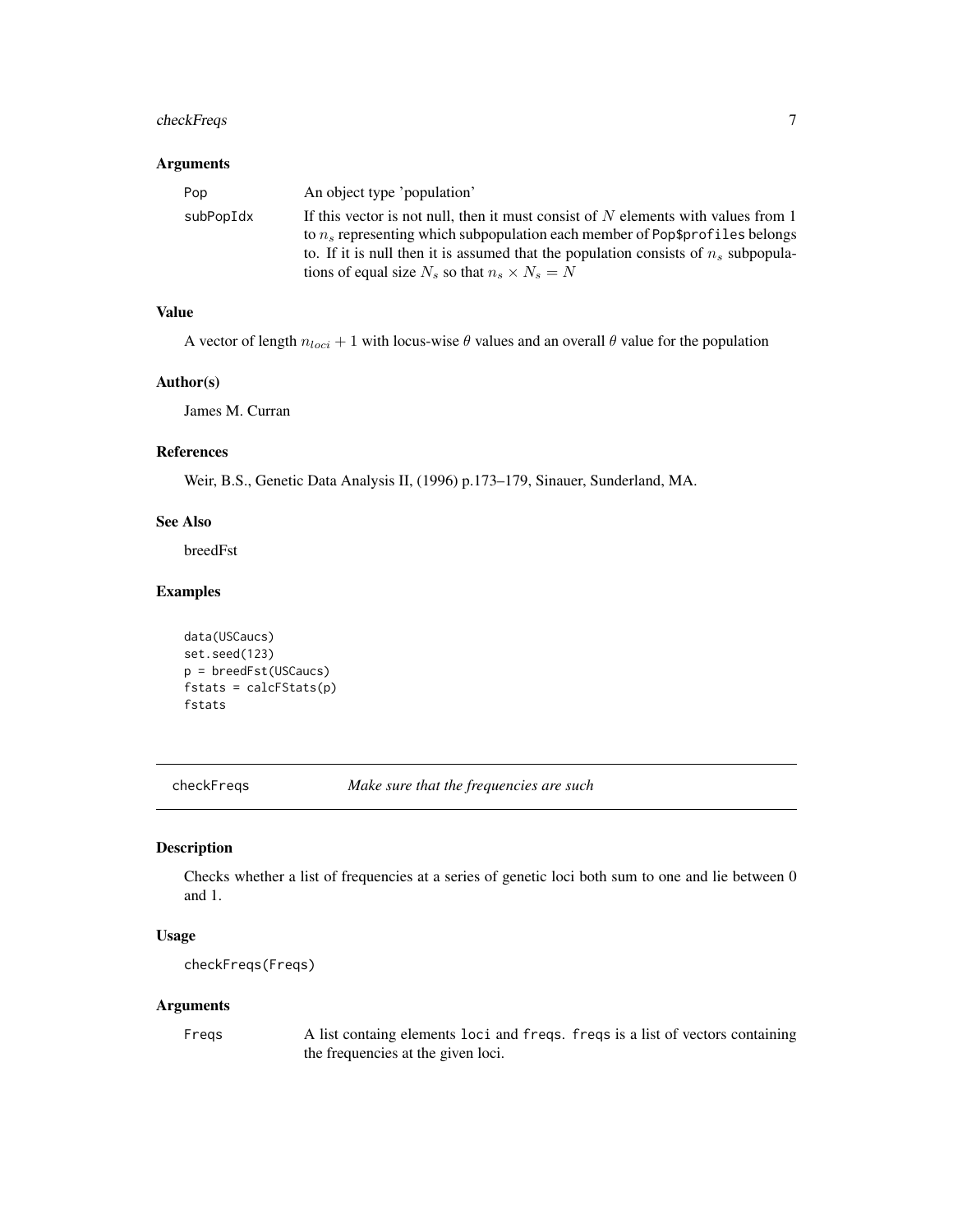#### <span id="page-7-0"></span>Details

If a locus fails to sum to one, or there are alleles which fall below zero or above one, then a warning message will be returned for each item in error.

#### Author(s)

James M. Curran

#### See Also

normalizeFreqs

#### Examples

```
data(fbiCaucs)
checkFreqs(fbiCaucs)
## induce an error
fbiCaucs$freqs[[1]] = runif(10)
```
checkFreqs(fbiCaucs)

errorRate *Returns the false positive or false negative rates for a set of IBS and/or KI thresholds*

#### Description

This function is used to calcalate the various tables in the work of Ge et al. and Balding et al. Specifically it can be used to calculate the false positive rate for unrelated pairs being identified as full-sibs or parent-child pairs under differing levels of IBS or KI (or both) thresholds. It can also be used to calculate the false negative rates for full-sib, or parent-child, pairs being identified as unrelated, again with differing levels of IBS, KI or both.

#### Usage

```
errorRate(simResults, bIBS = TRUE, bKI = FALSE, rel = "UN",
  IBSthresh = 14:17, KIthresh = c(1000, 10000, 1e+05, 1e+06),
  nLoci = 13
```
#### Arguments

| simResults | A data frame with three columns labelled sib, pc and ibs. This will usually be<br>obtained from a call to sim or readResults.   |
|------------|---------------------------------------------------------------------------------------------------------------------------------|
| bIBS       | If TRUE then IBS thresholds are used to generate the error rates. If both bIBS<br>and bKI are TRUE then both criteria are used. |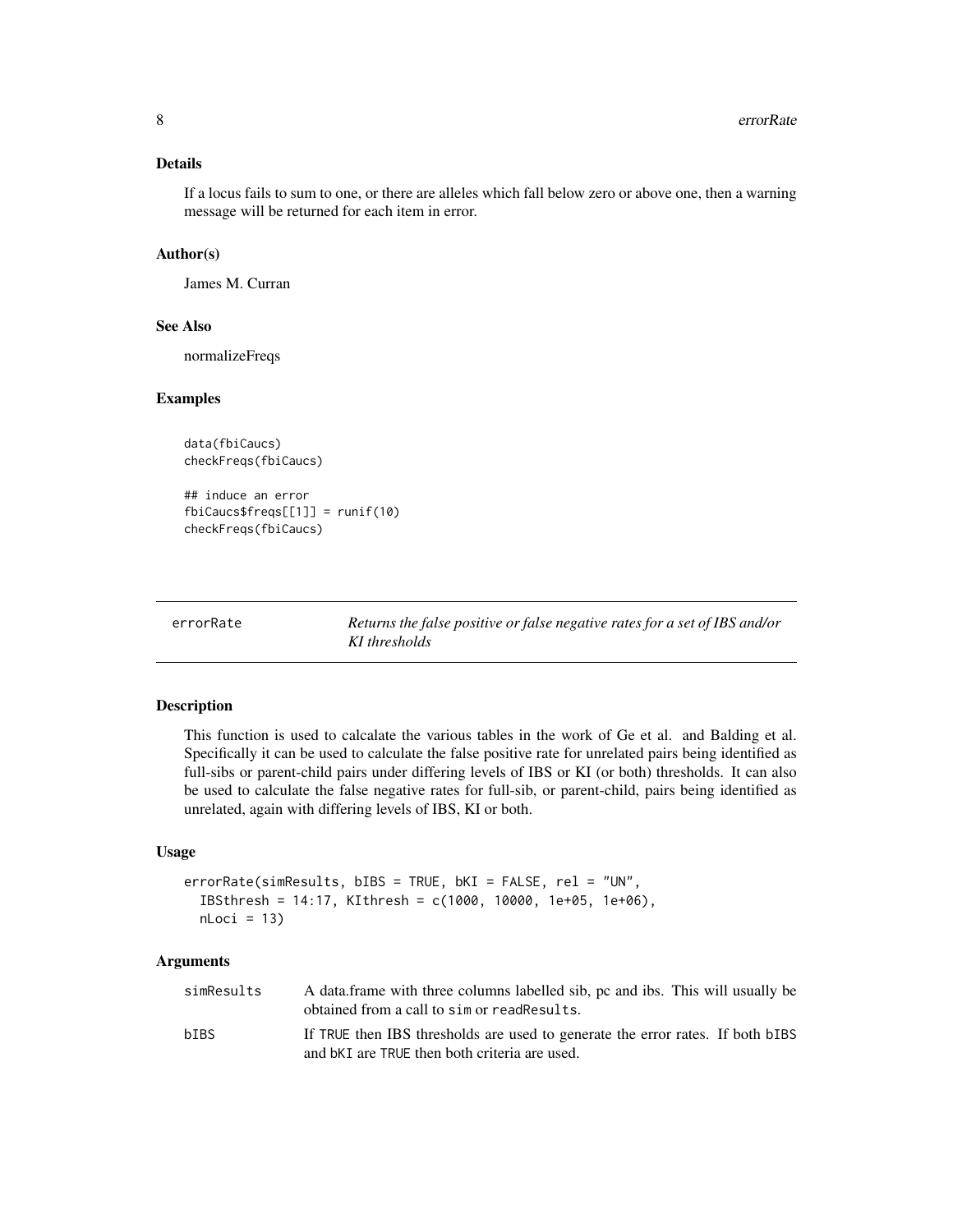#### <span id="page-8-0"></span>exclusionPower 9

| bKI       | If TRUE then KI thresholds are used to generate the error rates. If both bIBS and<br><b>bKI</b> are TRUE then both criteria are used. |
|-----------|---------------------------------------------------------------------------------------------------------------------------------------|
| rel       | The relationship used in the simulation. Must be one of 'UN', 'FS' or 'PC'.                                                           |
| IBSthresh | A vector of IBS values that can be used to classify the results as being related<br>(or not).                                         |
| KIthresh  | A vector of KI threshold values that can be used to classify the results as being<br>related (or not).                                |
| nLoci     | The number of loci being used in the multiplex. This dictates the upper bound<br>on the IBS values.                                   |

#### Value

A vector (or a two-column matrix) of false negative or false positive rates. If the relationship is 'UN' then false positive rates are returned for parent-child and full-sibs, with parent-child being in column 1 and full-sibs in column 2. If the relationship is 'PC' then the false negative rate is returned for parent-child pairs, and if it is 'FS' then the false negative rate for full-sibs.

#### Author(s)

James M. Curran

#### See Also

sim, readResults

#### Examples

```
## not run
## Not run: data(fbiCaucs)
unrel = sim(10000)
errorRate(unrel)
```
## End(Not run)

exclusionPower *Calculate the exclusion power of a multiplex by locus*

#### Description

Calculates the exclusion power

$$
1 - 2\left(\sum_{i=1}^{n_l} p_i^2\right)^2 - 4\sum_{i=1}^{n_l} p_i^4
$$

at each locus for a set of allele frequencies.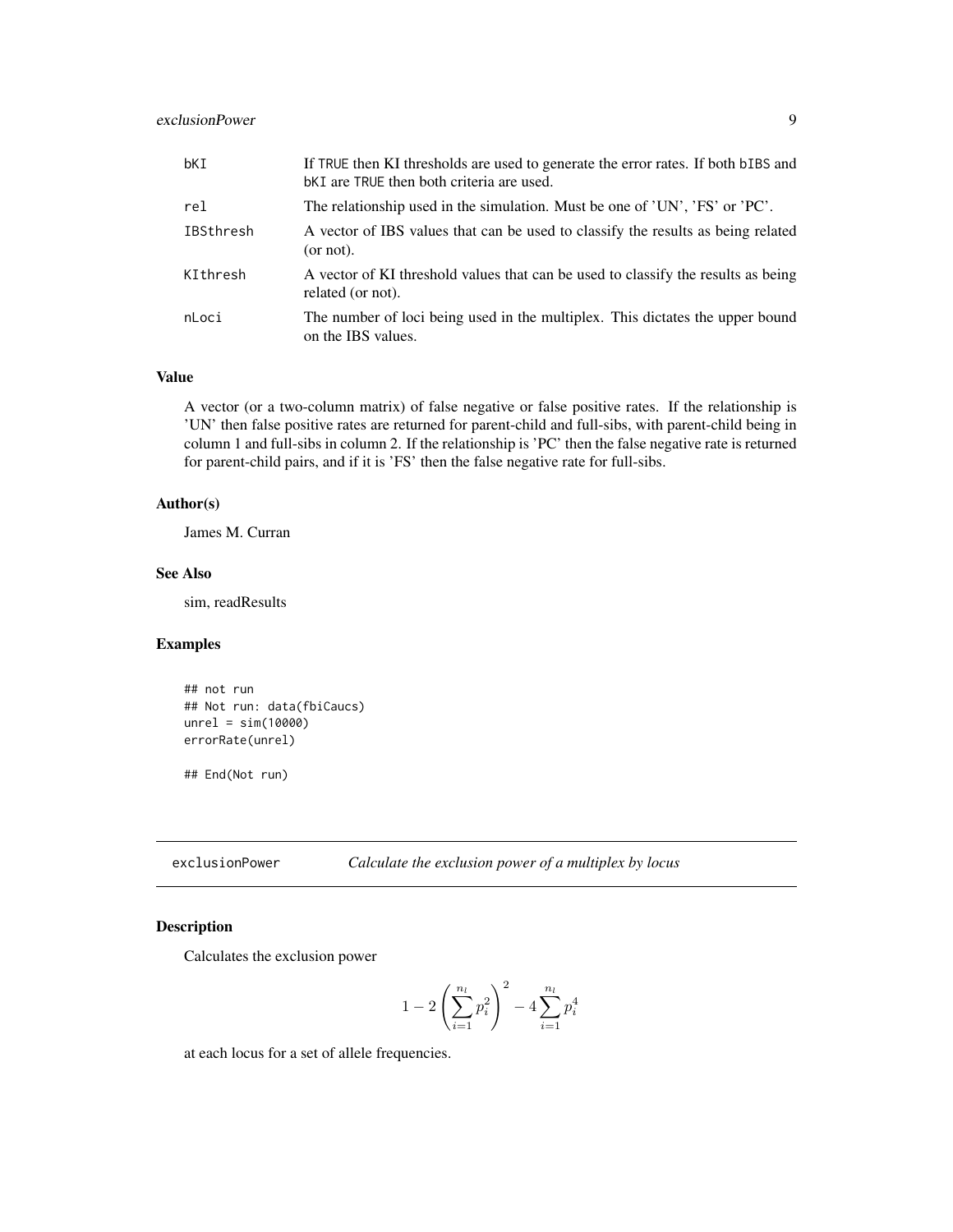#### Usage

```
exclusionPower(Freqs)
```
#### Arguments

```
Freqs A list containing two vectors and a list, called loci, counts, and freqs. The
                  elements of loci are the loci present in the multiplex. The elements are freqs a
                  vectors of allele frequencies for the locus. The elements of counts are irrelevant
                  here.
```
#### Value

The exclusion power for each locus.

#### Author(s)

James M. Curran

#### References

NRC II, Evaluation of Forensic Evidence, (1996), p.96, National Academy Press.

#### Examples

```
data(USCaucs)
ep(USCaucs)
```
## get the multiplex wide exclusion power 1 - prod(1-ep(USCaucs))

```
famSearch Search a database for siblings or children
```
#### Description

This function searches a database of profiles for either a sibling or a child

#### Usage

famSearch(profiles, siblings, children, listFreqs, step)

<span id="page-9-0"></span>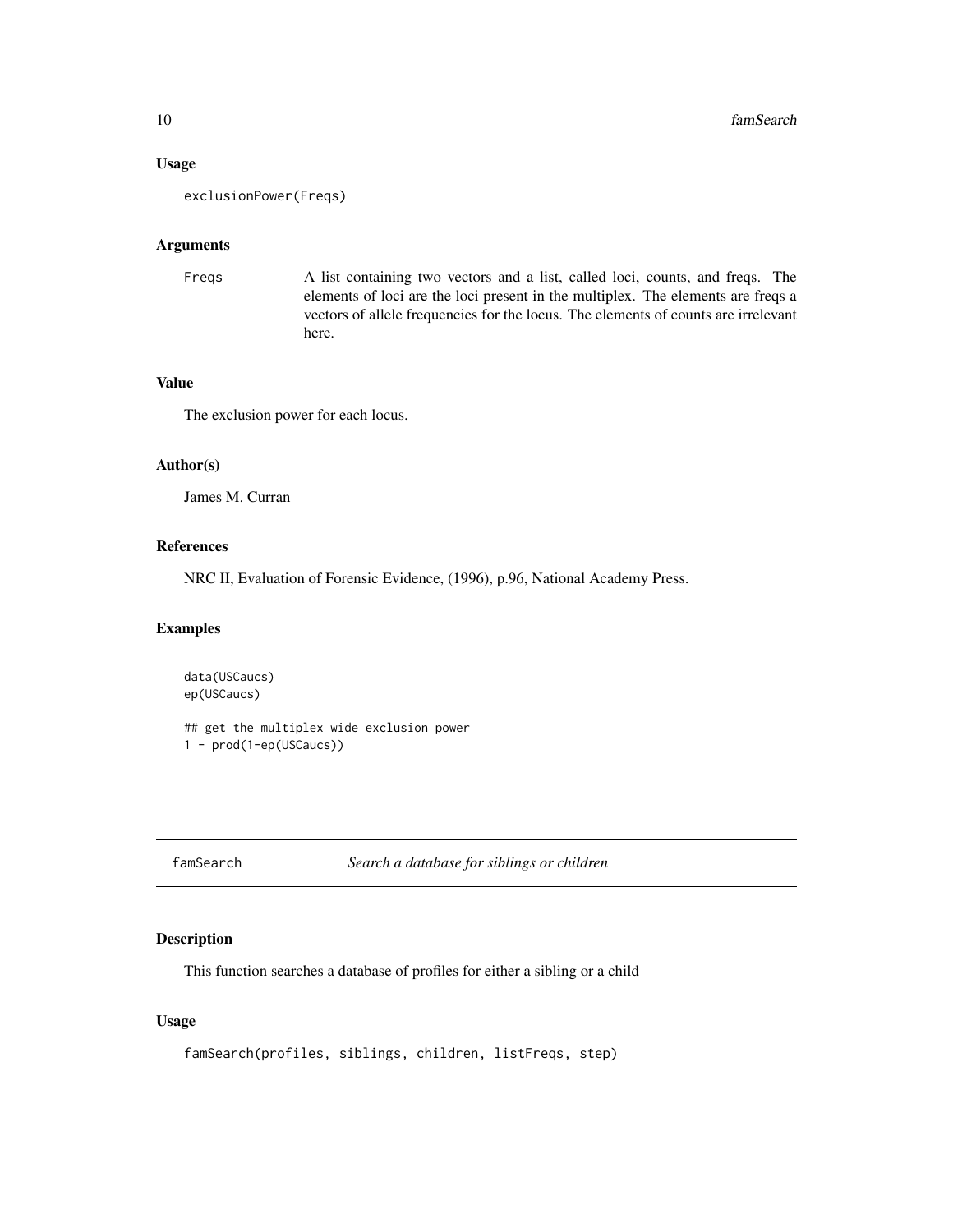#### <span id="page-10-0"></span>fbiCaucs 11

#### Arguments

| profiles  | an integer vector of stacked profiles representing the database. This vector has<br>$2NL$ entries, where N is the number of profiles and L is the number of loci.                                                                                                          |
|-----------|----------------------------------------------------------------------------------------------------------------------------------------------------------------------------------------------------------------------------------------------------------------------------|
| siblings  | an integer vector of stacked profiles representing the siblings of the profiles in<br>database. The first entry is a sibling of the first entry in profiles and so on.<br>This vector has $2NL$ entries, where N is the number of profiles and L is the<br>number of loci. |
| children  | an integer vector of stacked profiles representing the children of the profiles in<br>database. The first entry is a child of the first entry in profiles and so on. This<br>vector has $2NL$ entries, where N is the number of profiles and L is the number<br>of loci.   |
| listFreqs | is a set of allele frequencies representing a particular multiplex. The function<br>assumes that that loci in the profiles are in the same order as the loci in this list.<br>The data structure is a List of Numeric Vector's.                                            |
| step      | A step size for progress reporting, i.e. print out progress every step iterations.<br>If $step = -1$ , then there is no printing.                                                                                                                                          |

#### Value

a List containing two dataframes, one called sibs and one called children. Each dataframe has results from searching for either the sibling or the child in the database. For each entry there is a record of which profile gave the highest LR (and its value), and the position of the actual sibling or parent/child in the database (and its respective LR).

#### Author(s)

James Curran

fbiCaucs *CODIS STR Loci allele frequency data*

#### Description

This data structure

#### Format

This data set is a list which has two sub-lists. The lists are named loci and freqs. loci is a vector of the 13 CODIS STR locus names. freqs is a list of 13 vectors, each vector contains the allele frequencies published for US Caucasians in Budowle et al. (2001).

#### Author(s)

James M. Curran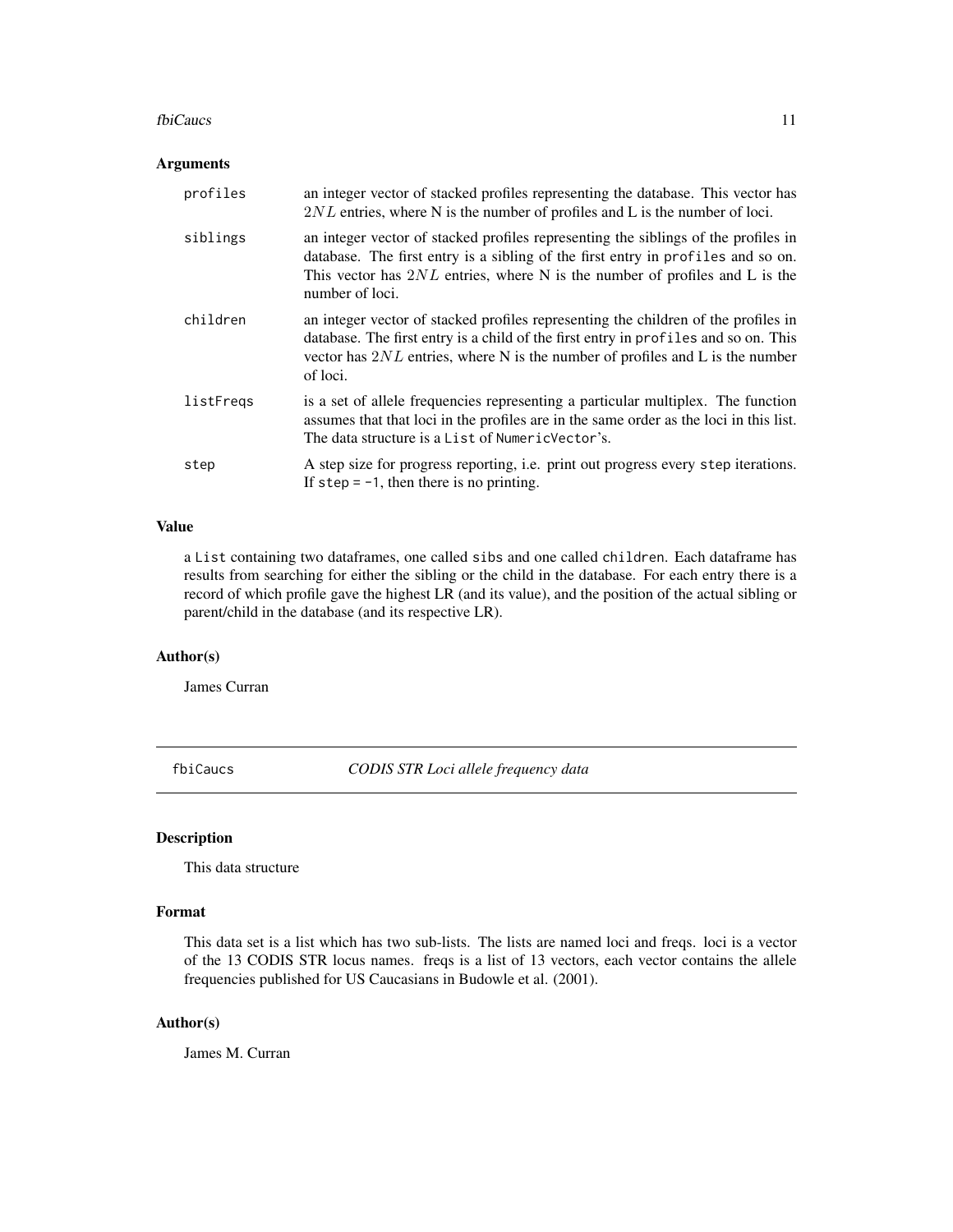#### <span id="page-11-0"></span>References

Budowle B, Shea B, Niezgoda S, Chakraborty R. (2001), *CODIS STR loci data from 41 sample populations*, J. Forensic Sci. 46:453-89.

#### See Also

USCaucs

#### Examples

```
data(fbiCaucs)
names(fbiCaucs)
fbiCaucs$loci
names(fbiCaucs$freqs)
fbiCaucs$freqs[[1]]
names(fbiCaucs$freqs[[1]])
fbiCaucs$freqs[[1]][1]
```
fetchBMdata *Retrieve data from Budowle and Moretti (1999) from the web*

#### Description

Retreives the Budowle and Moretti (1999) and compiles the allele frequency tables needed for the other parts of this package such as sim.

#### Usage

 $fetchBMdata(url = NULL, id = NULL)$ 

#### Arguments

| url | - the location of the webpage this data is stored on. If NULL then hardcoded      |
|-----|-----------------------------------------------------------------------------------|
|     | values in the function are used. The argument allows the user to get the function |
|     | to work given this values may change. However, it is unlikely that it will help.  |
| id  | - the id of the HTML element where the data is stored on the webpage. If NULL     |
|     | then a hardcoded value in the function is used. The argument allows the user to   |
|     | get the function to work given this values may change. However, it is unlikely    |
|     | that it will help. NOTE: this is super flakey because of how the FBI web authors  |
|     | have created it. This may change in which case, the function will more likely     |
|     | change than the id.                                                               |

#### Details

The first three populations have data on 20 loci, the second three on 13 loci. The missing values (0's in the raw data) have been dropped and are not used in calculating the frequencies. This function will not work if you are not connected to the internet, or access to the internet is blocked.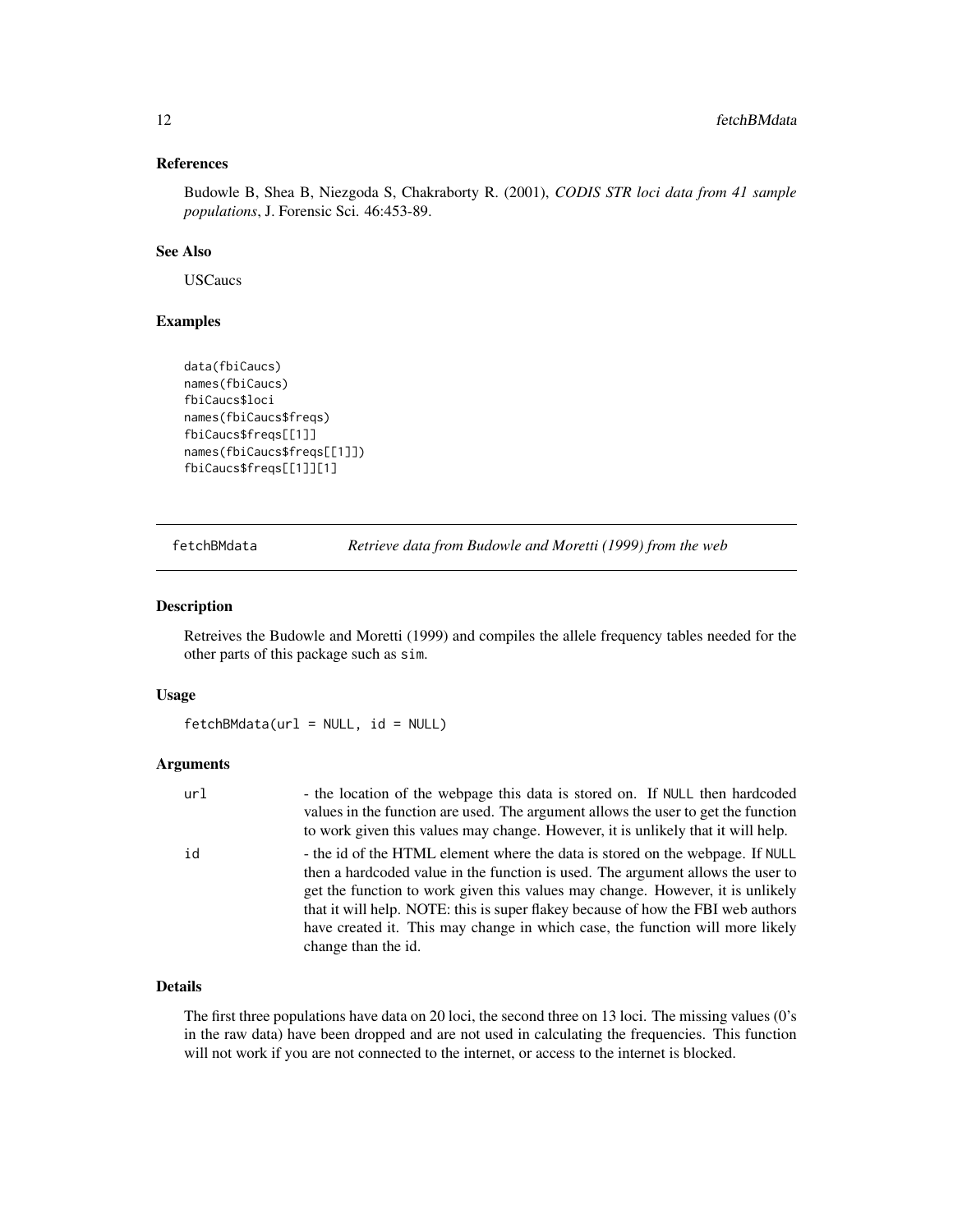#### <span id="page-12-0"></span> $IBS$  13

#### Value

A list consisting of six elements corresponding to the six populations detailed in the data set. Each of the list elements is a list in itself with three further elements named loci, profiles and freqs. loci is a vector of the 13-20 STR locus names. freqs is a list of 13-20 vectors, each vector contains the allele frequencies. profiles contains the raw profiles that the allele frequency tables were constructed from.

#### Author(s)

James M. Curran

#### References

Budowle, B. and Moretti, T.R. (1999), *Genotype Profiles for Six Population Groups at the 13 CODIS Short Tandem Repeat Core Loci and Other PCR Based Loci*, Forensic Science Communications 1(2).

#### See Also

fbiCaucs, USCaucs

#### Examples

```
## not run
## Not run:
db = fetchBMdata()
names(db)
f = db[["TRINIDADIAN"]]$freqs
dbExpected(f, k = "UN", collapse = TRUE)## End(Not run)
```
IBS *Identity by state*

#### Description

Calculates the total number of alleles that are shared by two profiles. If the two profiles in question are indeed relatives then the matching alleles may be identical by descent, or by random chance alone, hence identity by state.

#### Usage

```
IBS(prof1, prof2, nLoci = length(prof1)/2, bPrint = FALSE)
```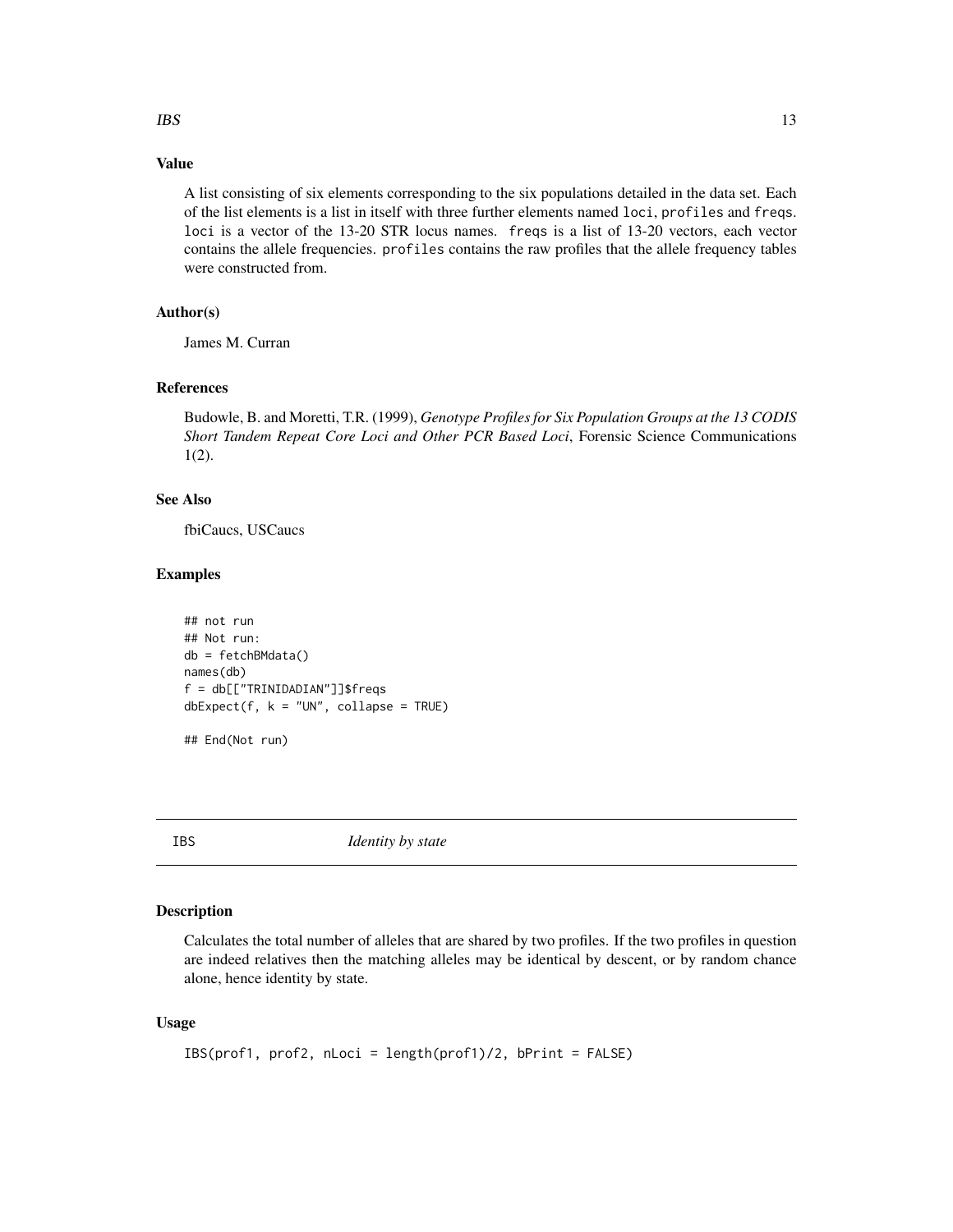#### <span id="page-13-0"></span>Arguments

| prof1  | A matrix consisting of 2 columns and nLoci rows. Each entry in the matrix is<br>the (coded) allele held by the individual. |
|--------|----------------------------------------------------------------------------------------------------------------------------|
| prof2  | See prof1                                                                                                                  |
| nLoci  | The number of loci in the profiles. Specifying this value speeds up computation<br>enormously.                             |
| bPrint | If true then the result is printed locus by locus. This feature exists primarily for<br>debugging purposes.                |

#### Value

An integer between 0 and 2\*nLoci representing the total number of alleles that match in the two profiles.

#### Author(s)

James M. Curran

#### Examples

```
data(fbiCaucs)
P1 = randomProfile(fbiCaucs)
C1 = randomChild(P1, fbiCaucs)
IBS(P1, C1)
IBS(P1, C1, bPrint = TRUE)
```
locusIBS *Identity by state at a locus*

#### Description

Calculates the number of alleles that are shared by two profiles at a single locus. If the two profiles in question are indeed relatives then the matching alleles may be identical by descent, or by random chance alone, hence identity by state.

#### Usage

```
locusIBS(profMat)
```
#### Arguments

profMat A matrix consisting of 4 columns and N rows. Each row in the matrix consists of the genotypes of two individuals.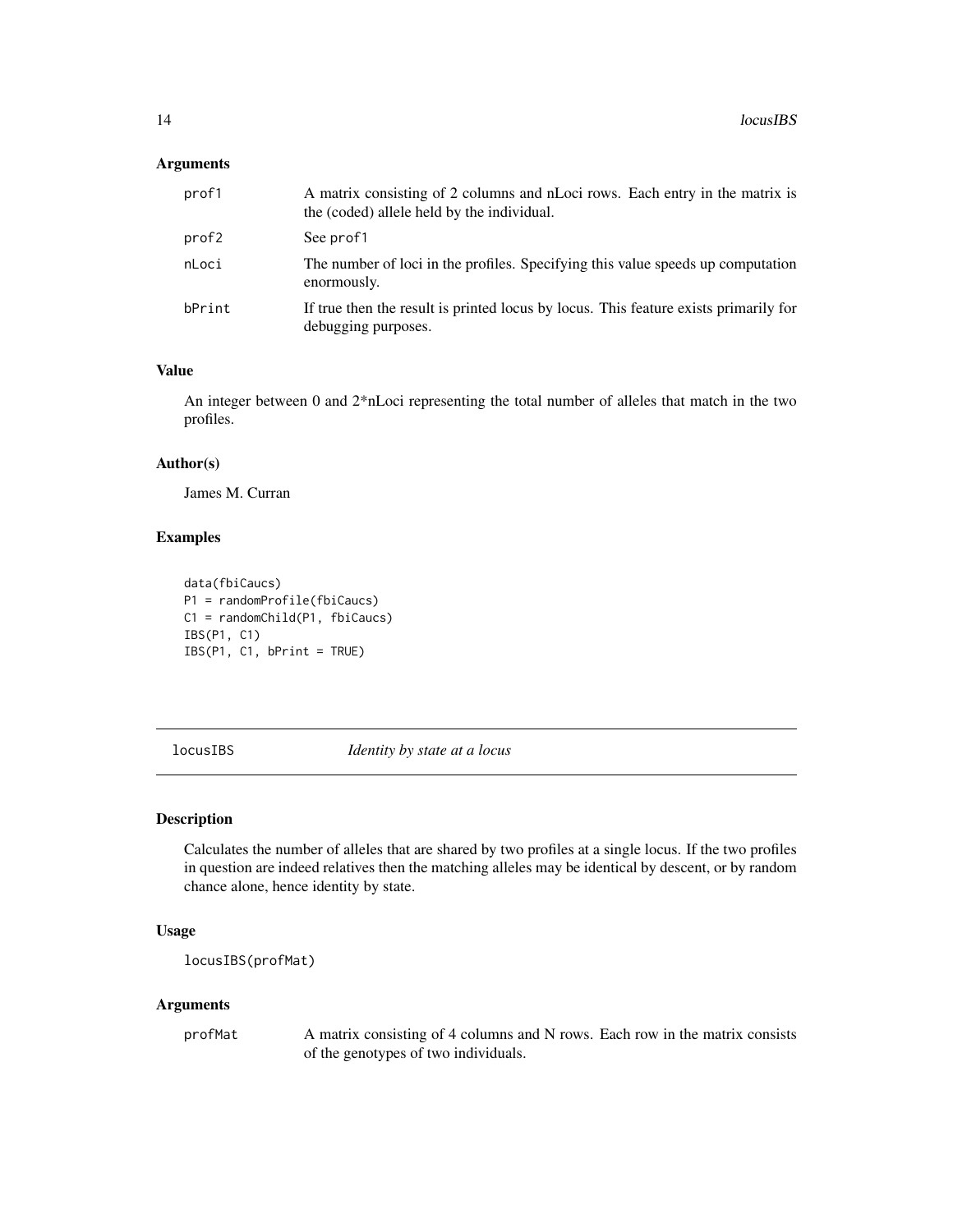#### <span id="page-14-0"></span> $\mu$  ltMix 15

#### Value

A vector of length N containing values 0, 1, or 2 depending on how many alleles each pair of profiles share at a locus.

#### Author(s)

James M. Curran

#### Examples

```
data(fbiCaucs)
G = \text{randomSample}(1, \text{fb}(\text{Caucs}, \text{rel} = \text{'FS}', \text{N} = 1000)ibs = locusIBS(G)barplot(tabulate(ibs+1, nbins = 3))
```

| lrMix | Calculate locuswise likelihood ratios for two person victim/suspect |
|-------|---------------------------------------------------------------------|
|       | mixtures                                                            |

#### Description

Calculates the likelihood ratio for pairs of profiles under the propositions  $H_p$  :  $V + S$  and  $H_d$ :  $V + U$ , where V, S and U are the victim, the suspect and someone unrelated to the suspect respectively. The calculation does not employ  $\theta$  so there are no assumptions about the subpopulations of the contributors.

#### Usage

lrMix(profiles, Freqs)

#### Arguments

| profiles | A vector of profile lists, from randomProfilePairs. randomPCPairs and randomSibPairs<br>also work but should not really be used as the calculations do not take account<br>of the relationship between the two individuals. |
|----------|-----------------------------------------------------------------------------------------------------------------------------------------------------------------------------------------------------------------------------|
| Fregs    | A list containing elements freqs, loci and counts. The element freqs is a list<br>of vectors of allele frequencies at the loci listed in loci. These frequencies are<br>used to evaluate the LR                             |

#### Value

A matrix of LRs calculated at each locus for every pair of profiles. Note this is the set of N profile pairs supplied in profiles, not a pairwise comparison.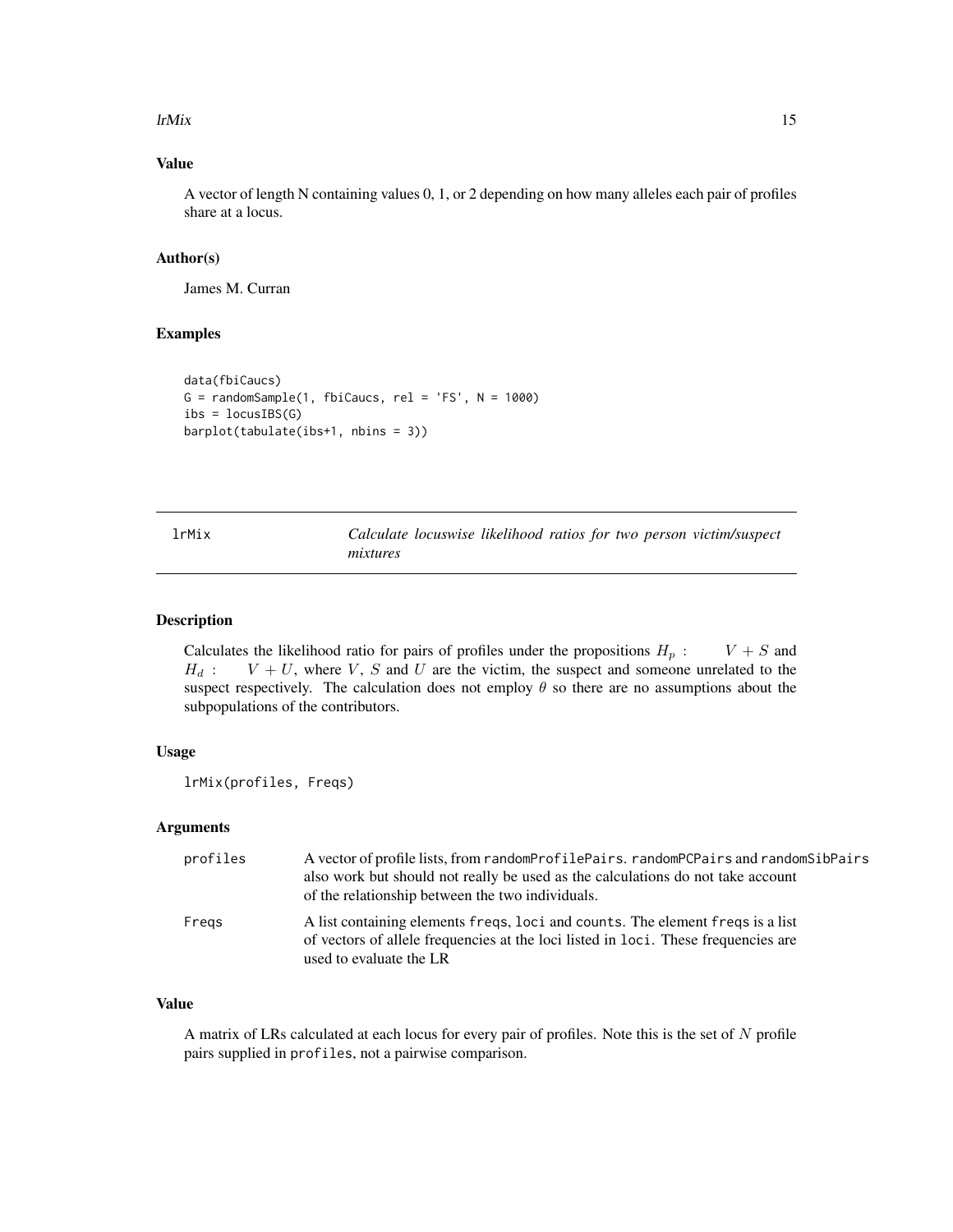#### Author(s)

James M. Curran

#### Examples

```
data(USCaucs)
p = randomProfilePairs(USCaucs, 10000)
log.lrs = log10(lrMix(p, USCaucs))
boxplot(log.lrs, las = 2)
```
lrPC *Likelihood Ratio for Parent-Child / Paternity Index*

#### Description

Calculates Likelihood Ratio comparing the probability of two profiles if they are indeed parent-child compared to unrelated. This is the paternity index or PI.

#### Usage

```
lrPC(parent, child, Freqs = NULL, nLoci = length(parent)/2, f = NULL,
 n = NULL
```
#### Arguments

| parent | A matrix consisting of 2 columns and nLoci rows. Each entry in the matrix is<br>the (coded) allele held by the individual. This represents the alleged parent. The<br>relationship is reflexive so it does not matter which profile is labelled parent and<br>child. |
|--------|----------------------------------------------------------------------------------------------------------------------------------------------------------------------------------------------------------------------------------------------------------------------|
| child  | See parent                                                                                                                                                                                                                                                           |
| Fregs  | A list containing two lists labelled loci and freqs. The second list is a list of<br>vectors containing the allele frequencies of each allele at each locus in the mul-<br>tiplex. This argument or both f and n must be specified                                   |
| nLoci  | The number of loci in the profiles                                                                                                                                                                                                                                   |
| f      | A concatenated vector of allele frequencies. Specifying this speeds up compu-<br>tation enormously                                                                                                                                                                   |
| n      | A vector of length nLoci giving the number of alleles at each locus. Specifying<br>this in advance enormously speeds up computation                                                                                                                                  |

#### Value

A value between 0 and infinity representing support (or lack of support if the value is less than 1) for the hypothesis that the two profiles are parent and child. There is no mutation built into this calculation. This means that the LR will be zero if the profiles do not share at least one allele in common at each locus in the multiplex.

<span id="page-15-0"></span>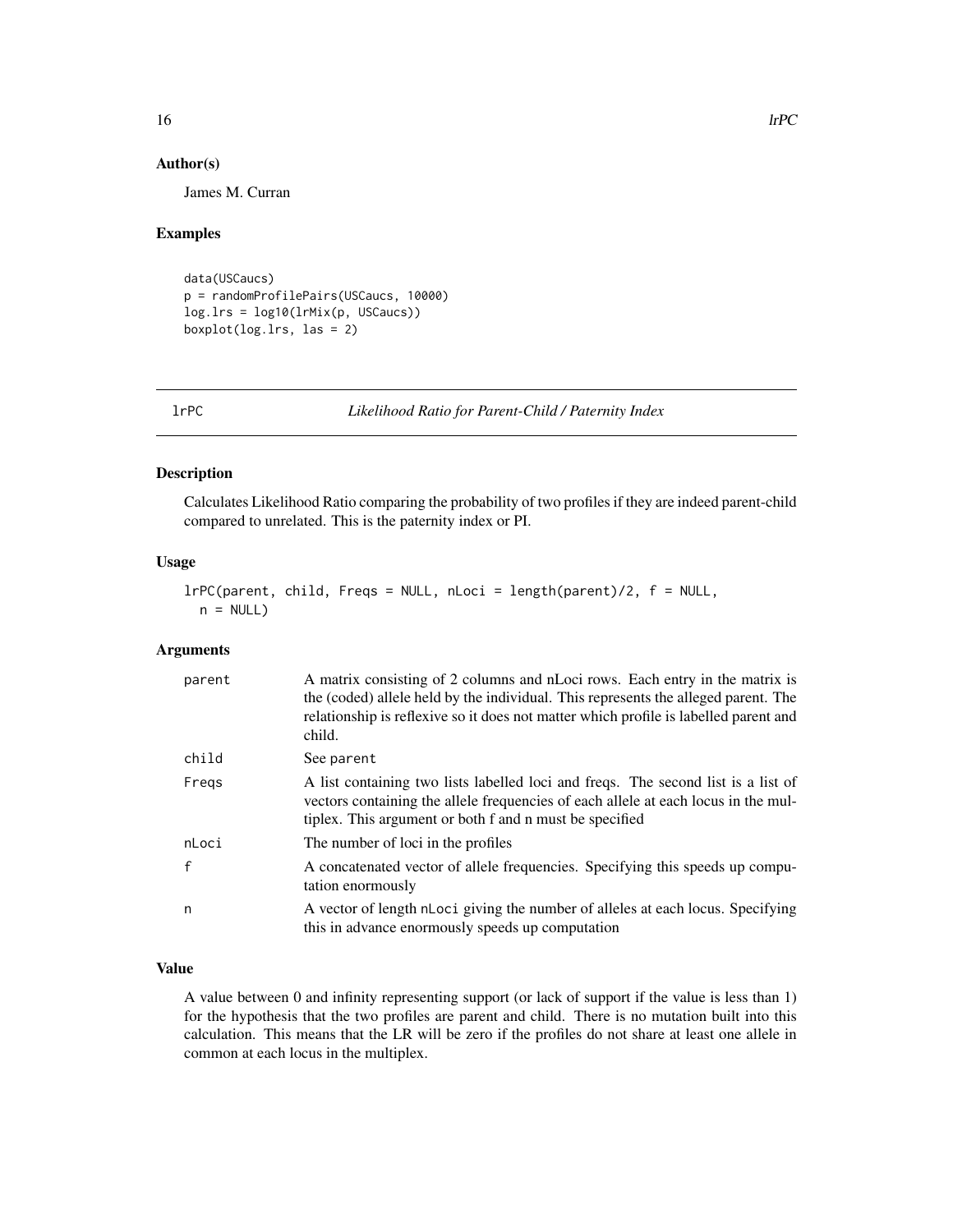#### <span id="page-16-0"></span>lrSib 17

#### Author(s)

James M. Curran

#### References

Buckleton, J, Triggs, C.M., and Walsh, S.J. (2005)*Forensic DNA Evidence Interpretation*, CRC Press., Boca Raton, FL. p.410

#### See Also

lrSib, IBS

#### Examples

```
data(fbiCaucs)
P1 = randomProfile(fbiCaucs)
C1 = randomChild(P1, fbiCaucs)
lrPC(P1, C1, fbiCaucs)
```
lrSib *Likelihood Ratio / Kinship Index for full-siblings*

#### Description

Calculates Likelihood Ratio comparing the probability of two profiles if they are indeed full-sibs compared to unrelated. This is sometimes called the kinship index (KI) for full-sibs.

#### Usage

```
lrSib(sib1, sib2, Freqs = NULL, nLoci = length(sib1)/2, f = NULL,
 n = NULL
```
#### Arguments

| sib1         | A matrix consisting of 2 columns and nLoci rows. Each entry in the matrix is<br>the (coded) allele held by the individual. This represents the alleged sibling. The<br>relationship is reflexive so it does not matter which profile is labelled sib1 and<br>sib2. |
|--------------|--------------------------------------------------------------------------------------------------------------------------------------------------------------------------------------------------------------------------------------------------------------------|
| sib2         | See sib1                                                                                                                                                                                                                                                           |
| Fregs        | A list containing two lists labelled loci and freqs. The second list is a list of<br>vectors containing the allele frequencies of each allele at each locus in the mul-<br>tiplex. This argument or both f and n must be specified                                 |
| nLoci        | The number of loci in the profiles                                                                                                                                                                                                                                 |
| $\mathbf{f}$ | A concatenated vector of allele frequencies. Specifying this speeds up compu-<br>tation enormously                                                                                                                                                                 |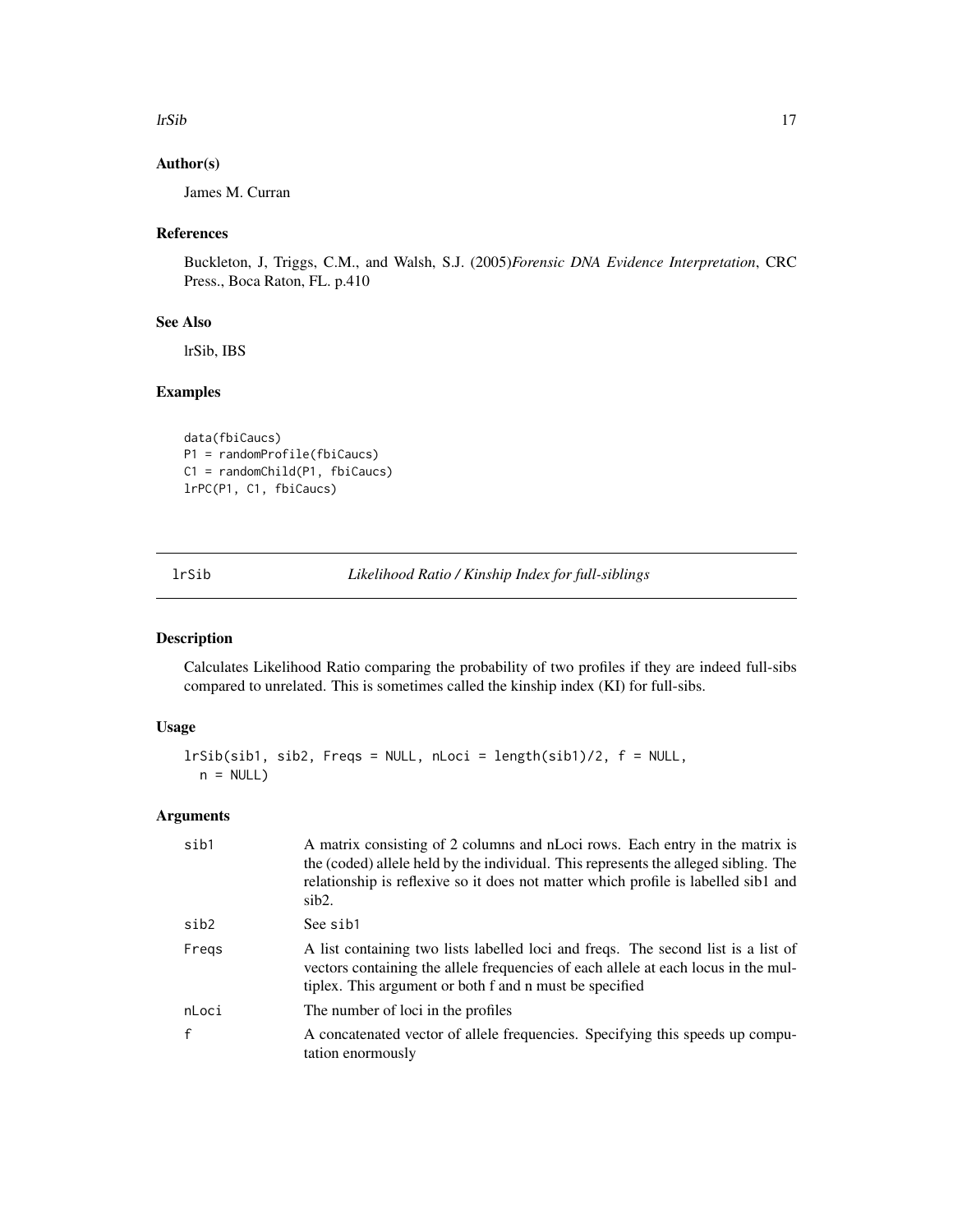<span id="page-17-0"></span>n A vector of length nLoci giving the number of alleles at each locus. Specifying this in advance enormously speeds up computation

#### Value

A value between 0 and infinity representing support (or lack of support if the value is less than 1) for the hypothesis that the two profiles are full-siblings. There is no mutation built into this calculation.

#### Author(s)

James M. Curran

#### References

Buckleton, J, Triggs, C.M., and Walsh, S.J. (2005)*Forensic DNA Evidence Interpretation*, CRC Press., Boca Raton, FL. p.411

#### See Also

lrSibDebug, lrPC, IBS

#### Examples

```
data(fbiCaucs)
P1 = randomProfile(fbiCaucs)
S1 = randomSib(P1, fbiCaucs)
P2 = randomProfile(fbiCaucs)
lrSib(P1, S1, fbiCaucs)
lrSib(P1, P2, fbiCaucs)
```
lrSibDebug *Likelihood Ratio / Kinship Index for full-siblings*

#### Description

Calculates Likelihood Ratio comparing the probability of two profiles if they are indeed full-sibs compared to unrelated. This is sometimes called the kinship index (KI) for full-sibs. This function is identical to lrSib except that the calculation is performed in R, and provides full calculation detail at each locus. It exists primarily to check that the correct formula and logic is being applied in the LR calculation so that the result can be manually verified.

#### Usage

lrSibDebug(sib1, sib2, Freqs)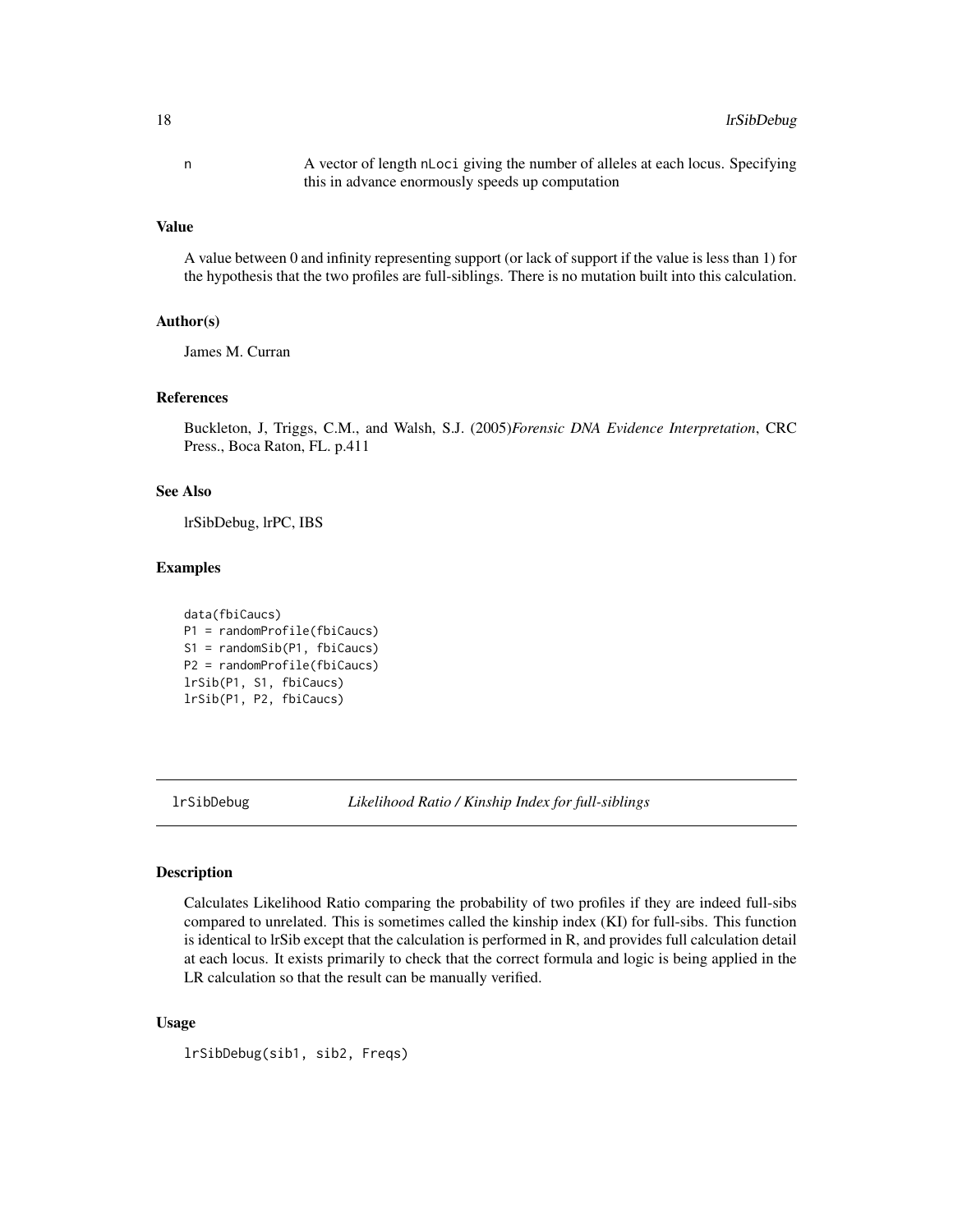#### lrSibDebug 19

#### Arguments

| sib1  | A matrix consisting of 2 columns and nLoci rows. Each entry in the matrix is<br>the (coded) allele held by the individual. This represents the alleged sibling. The<br>relationship is reflexive so it does not matter which profile is labelled sib1 and<br>sib2. |
|-------|--------------------------------------------------------------------------------------------------------------------------------------------------------------------------------------------------------------------------------------------------------------------|
| sib2  | See sib1                                                                                                                                                                                                                                                           |
| Freas | A list containing two lists labelled loci and freqs. The second list is a list of<br>vectors containing the allele frequencies of each allele at each locus in the mul-<br>tiplex.                                                                                 |

#### Value

A list containing three elements Lines, lr, and Cases. Lines is a list of strings containing the calculation at each locus so that the result can be written to file for example. Cases is a numeric code listing which logical case (1-11) the locus falls into for the profiles in question. lr is the KI for full-sibs for the two profiles.

#### Author(s)

James M. Curran

#### References

Buckleton, J, Triggs, C.M., and Walsh, S.J. (2005)*Forensic DNA Evidence Interpretation*, CRC Press., Boca Raton, FL. p.411

#### See Also

lrSib, lrPC, IBS

#### Examples

```
data(fbiCaucs)
P1 = randomProfile(fbiCaucs)
S1 = randomSib(P1, fbiCaucs)
P2 = randomProfile(fbiCaucs)
cat(paste(lrSibDebug(P1, S1, fbiCaucs)$Lines))
cat(paste(lrSibDebug(P1, P2, fbiCaucs)$Lines))
```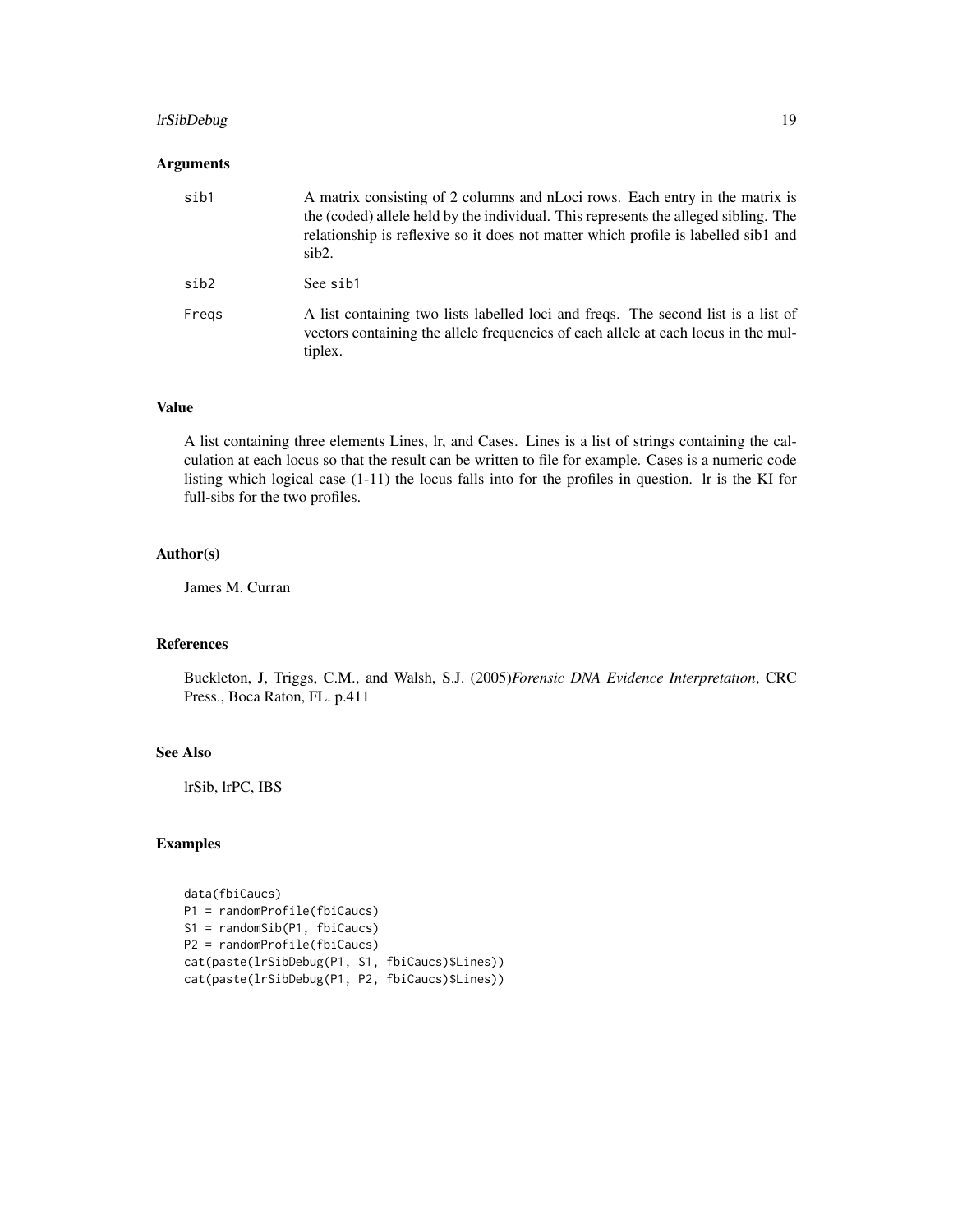<span id="page-19-0"></span>

Normalize a list of frequencies at a series of genetic loci both sum to one. Not that this does not deal with the problem of values larger than one or smaller than zero.

#### Usage

```
normalizeFreqs(Freqs)
```
#### Arguments

Freqs A list containg elements loci and freqs. freqs is a list of vectors containing the frequencies at the given loci.

#### Details

Divides vector in Freqs\$freqs by the vector sum.

#### Value

A list containg elements loci and freqs. freqs is a list of vectors containing the frequencies at the given loci.

#### Author(s)

James M. Curran

#### See Also

checkFreqs

#### Examples

#### data(fbiCaucs)

## induce an error  $fbicaussfreqs[[1]] = rgamma(10,1,1)$ checkFreqs(fbiCaucs) fbiCaucs = normalizeFreqs(fbiCaucs) checkFreqs(fbiCaucs)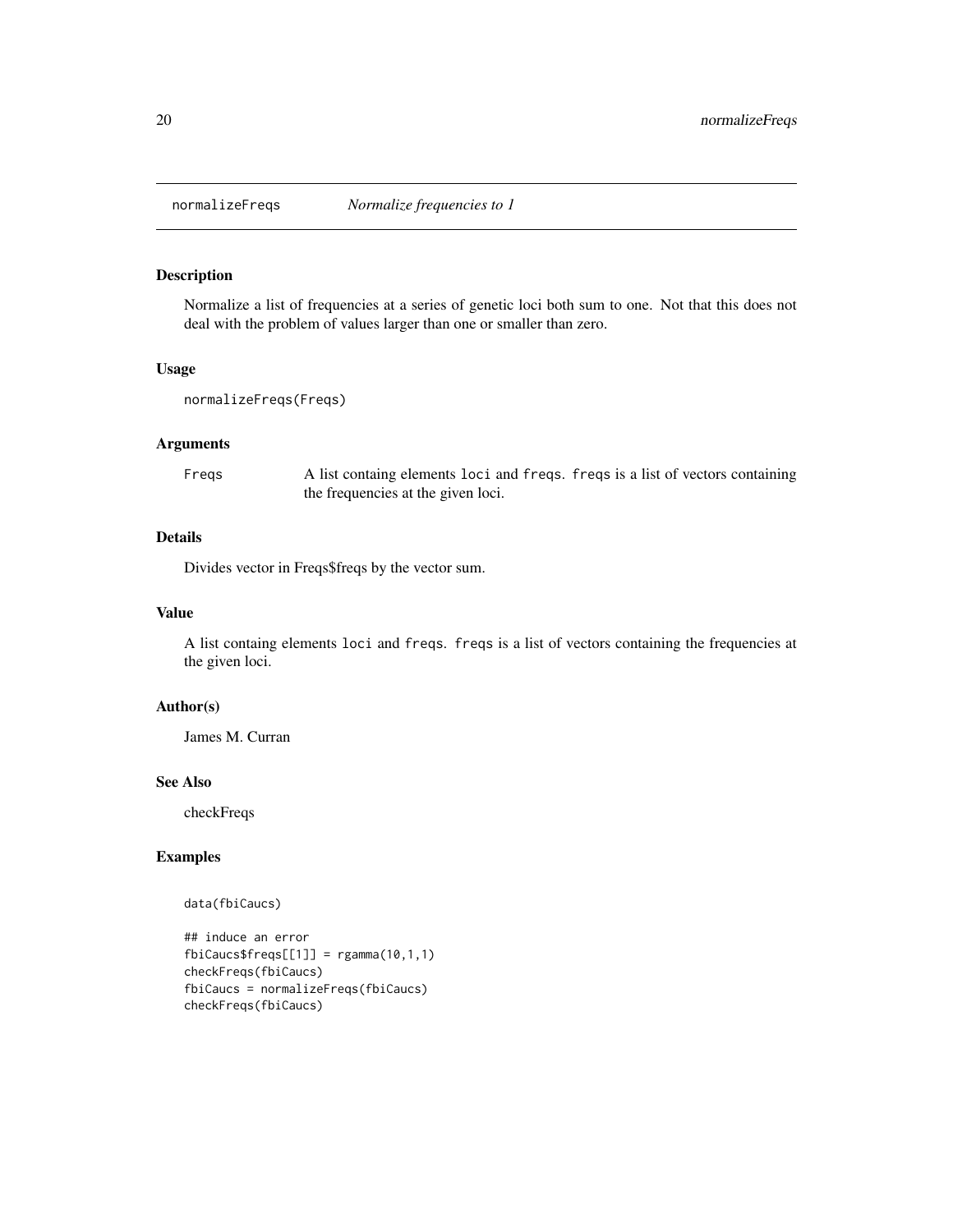<span id="page-20-0"></span>print.population *Print summary details of a substructed population*

#### Description

Nicely prints summary information about a substructured population created using breedFst

#### Usage

```
## S3 method for class 'population'
print(x, \ldots)
```
#### Arguments

|                         | The population object to be printed                                                              |
|-------------------------|--------------------------------------------------------------------------------------------------|
| $\cdot$ $\cdot$ $\cdot$ | Ignored - really should be passed to print, but given cat is actually called they<br>are ignored |

#### Author(s)

James M. Curran

#### See Also

breedFst

#### Examples

```
data(fbiCaucs)
p = breedFst(fbiCaucs)
print(p)
```
print.profile *Print a DNA profile*

### Description

Nicely prints a profile object out in genotype pairs

#### Usage

```
## S3 method for class 'profile'
print(x, horizontal = FALSE, ...)
```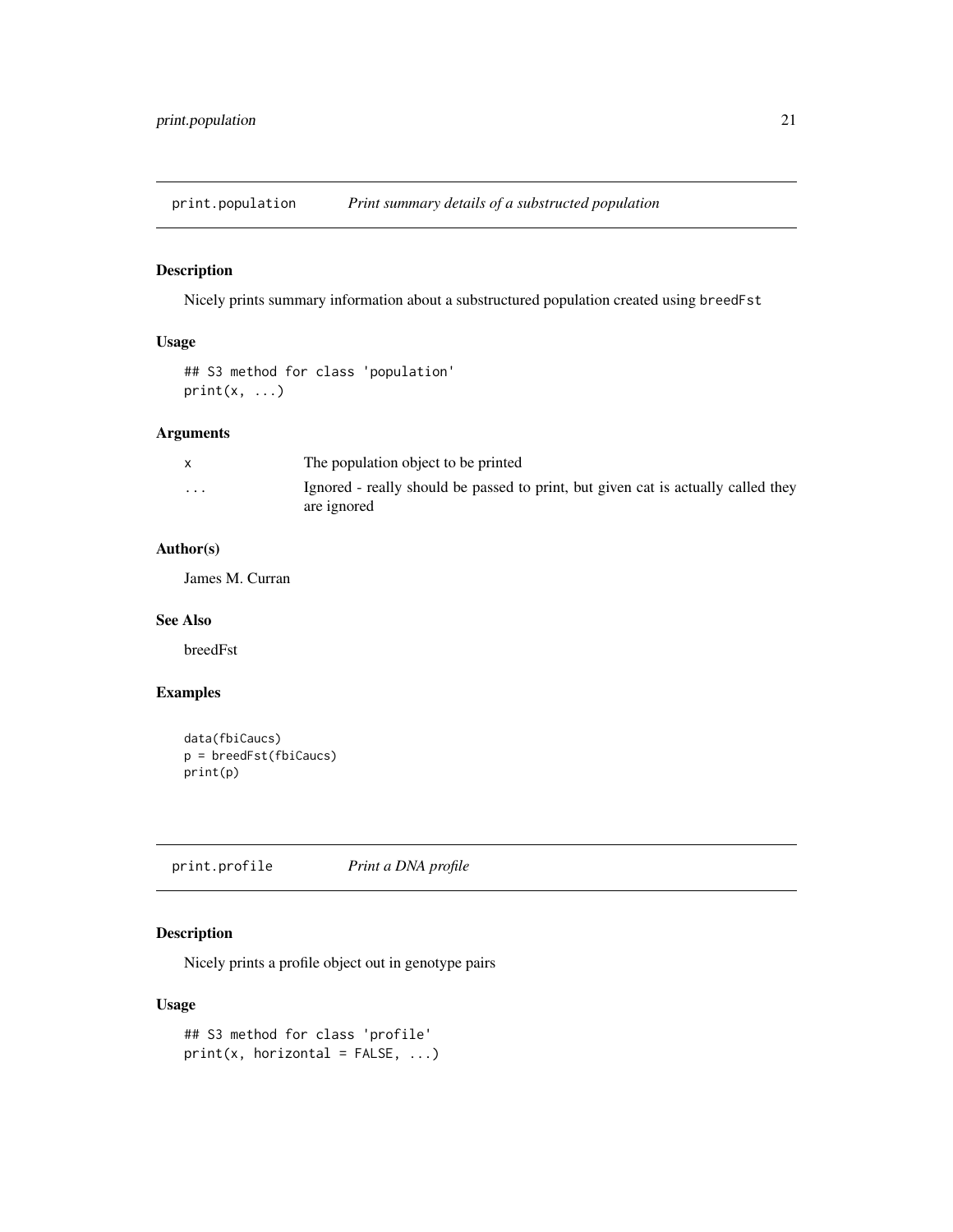#### <span id="page-21-0"></span>Arguments

| X          | The profile object to be printed                                                                                     |
|------------|----------------------------------------------------------------------------------------------------------------------|
| horizontal | if TRUE then the profile will print on a single line instead of multiple lines. Useful<br>for comparing two profiles |
| $\cdots$   | Ignored - really should be passed to print, but given cat is actually called they<br>are ignored                     |

#### Author(s)

James M. Curran

#### Examples

```
data(fbiCaucs)
P1 = randomProfile(fbiCaucs)
P2 = randomProfile(fbiCaucs)
P1
print(P1, horizontal = TRUE)
print(P2, horizontal = TRUE)
```
randomChild *Generate a random child from a given DNA profile and a given set of allele frequencies*

#### Description

Generates a random child (or parent) from a given DNA profile from a given set of allele frequencies. At each locus, the child inherits the first allele of the given profile with one half, or the second allele with probability one half. The second allele is chosen at random with probability proportional to the allele frequencies.

#### Usage

```
randomChild(profile, Freqs)
```
#### Arguments

| profile | A vector of length 2*nLoci. Each entry in the vector is the (coded) allele held<br>by the individual. This represents the parent. The relationship is reflexive so it<br>does not matter if the profile is a parent or a child. |
|---------|---------------------------------------------------------------------------------------------------------------------------------------------------------------------------------------------------------------------------------|
| Fregs   | A list containing two lists labelled loci and freqs. The second list is a list of<br>vectors containing the allele frequencies of each allele at each locus in the mul-<br>tiplex.                                              |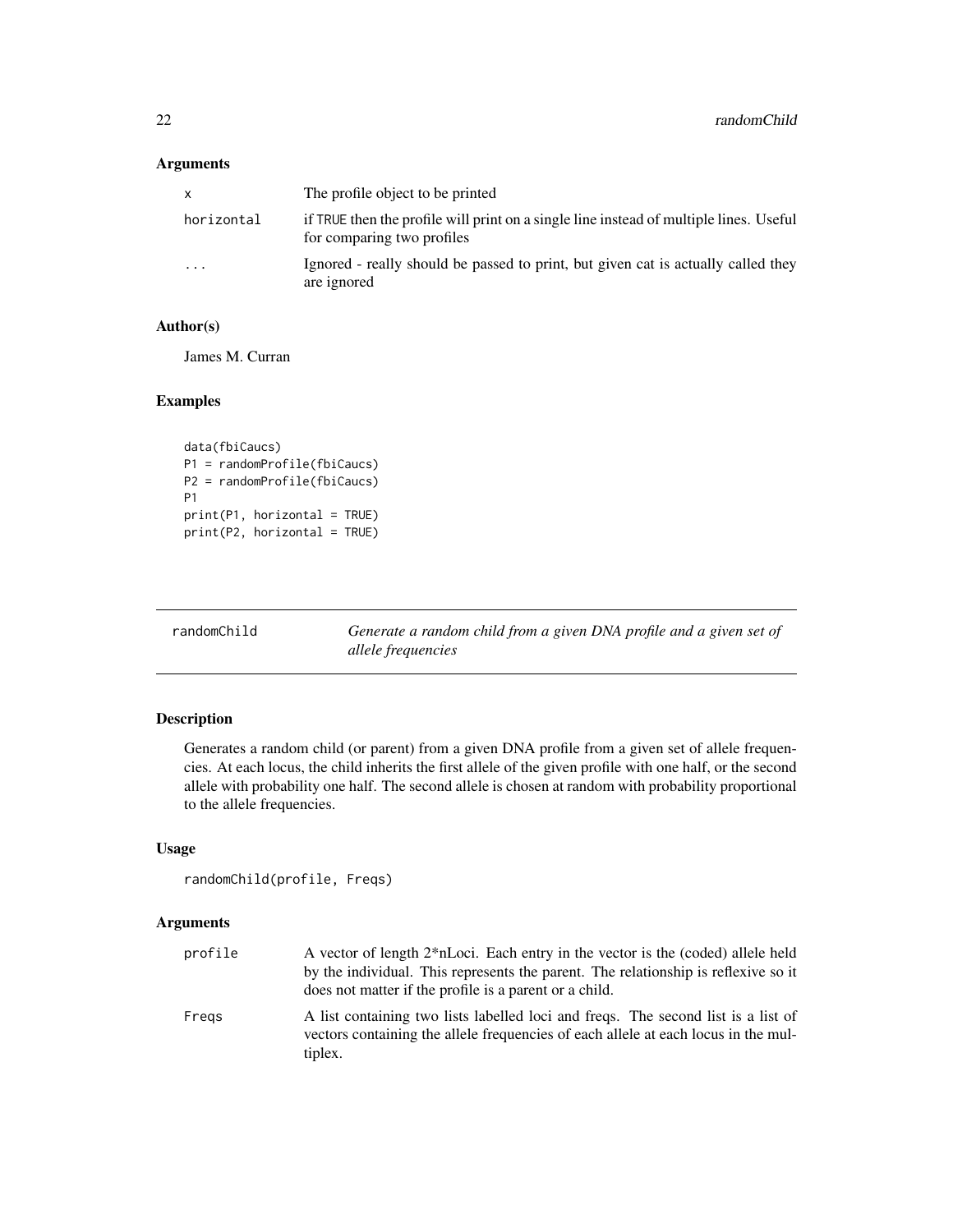#### <span id="page-22-0"></span>randomPCPairs 23

#### Details

The alleles are simply integers rather than the STR repeat numbers. This speeds up computation immensely when calculating any of the LRs or IBS.

#### Value

A vector with 2\*nLoci elements. Each pair of elements represents the genotpe of the random individual at that locus. The genotype alleles are always ordered so that allele1 <= allele2.

#### Author(s)

James M. Curran

#### See Also

randomChild, randomSample, randomSib

#### Examples

```
data(fbiCaucs)
P1 = randomProfile(fbiCaucs)
C1 = randomChild(P1,fbiCaucs)
P1
C1
```

| randomPCPairs | Generate one or more random parent/child pairs from a given set of |
|---------------|--------------------------------------------------------------------|
|               | allele frequencies                                                 |

#### Description

Generates one or more pairs random parent/child pairs from a given set of allele frequencies.

#### Usage

```
randomPCPairs(Freqs, BlockSize = 1)
```
#### Arguments

| Freas     | A list containing two lists labelled loci and freqs. The second list is a list of  |
|-----------|------------------------------------------------------------------------------------|
|           | vectors containing the allele frequencies of each allele at each locus in the mul- |
|           | tiplex.                                                                            |
| BlockSize | The number of pairs of profiles to generate                                        |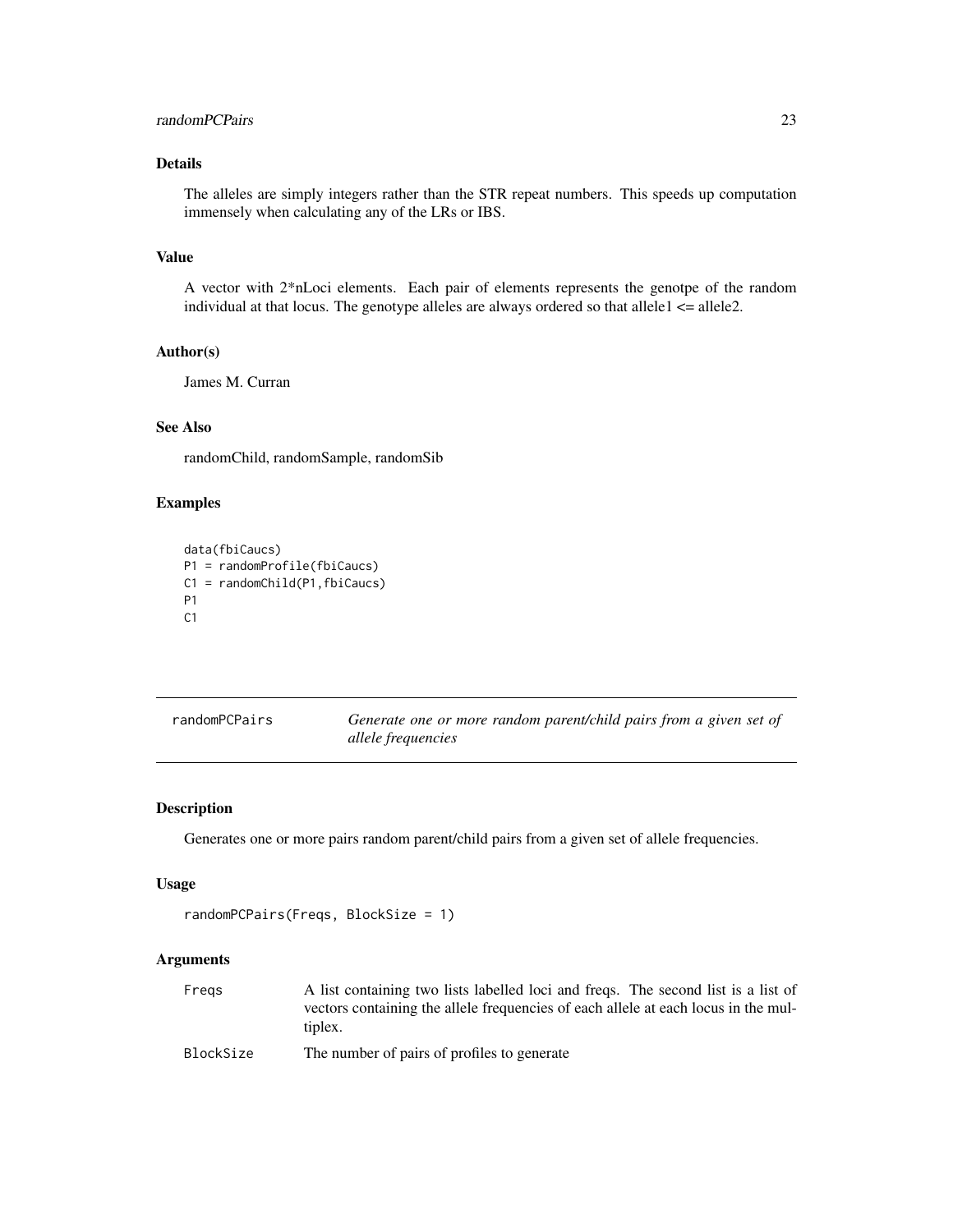#### <span id="page-23-0"></span>Details

The alleles are simply integers rather than the STR repeat numbers. This speeds up computation immensely when calculating any of the LRs or IBS.

#### Value

A list of length BlockSize. Each element of the list has a sublist containing two profiles called parent and child

#### Author(s)

James M. Curran

#### See Also

randomSibPairs, randomProfilePairs

#### Examples

```
data(fbiCaucs)
P = randomPCPairs(fbiCaucs)
P$parent
P$child
```
randomProfile *Generate a random DNA profile from a given set of allele frequencies*

#### Description

Generates a random DNA profile from a given set of allele frequencies.

#### Usage

```
randomProfile(Freqs)
```
#### Arguments

Freqs A list containing two lists labelled loci and freqs. The second list is a list of vectors containing the allele frequencies of each allele at each locus in the multiplex.

#### Details

The alleles are simply integers rather than the STR repeat numbers. This speeds up computation immensely when calculating any of the LRs or IBS.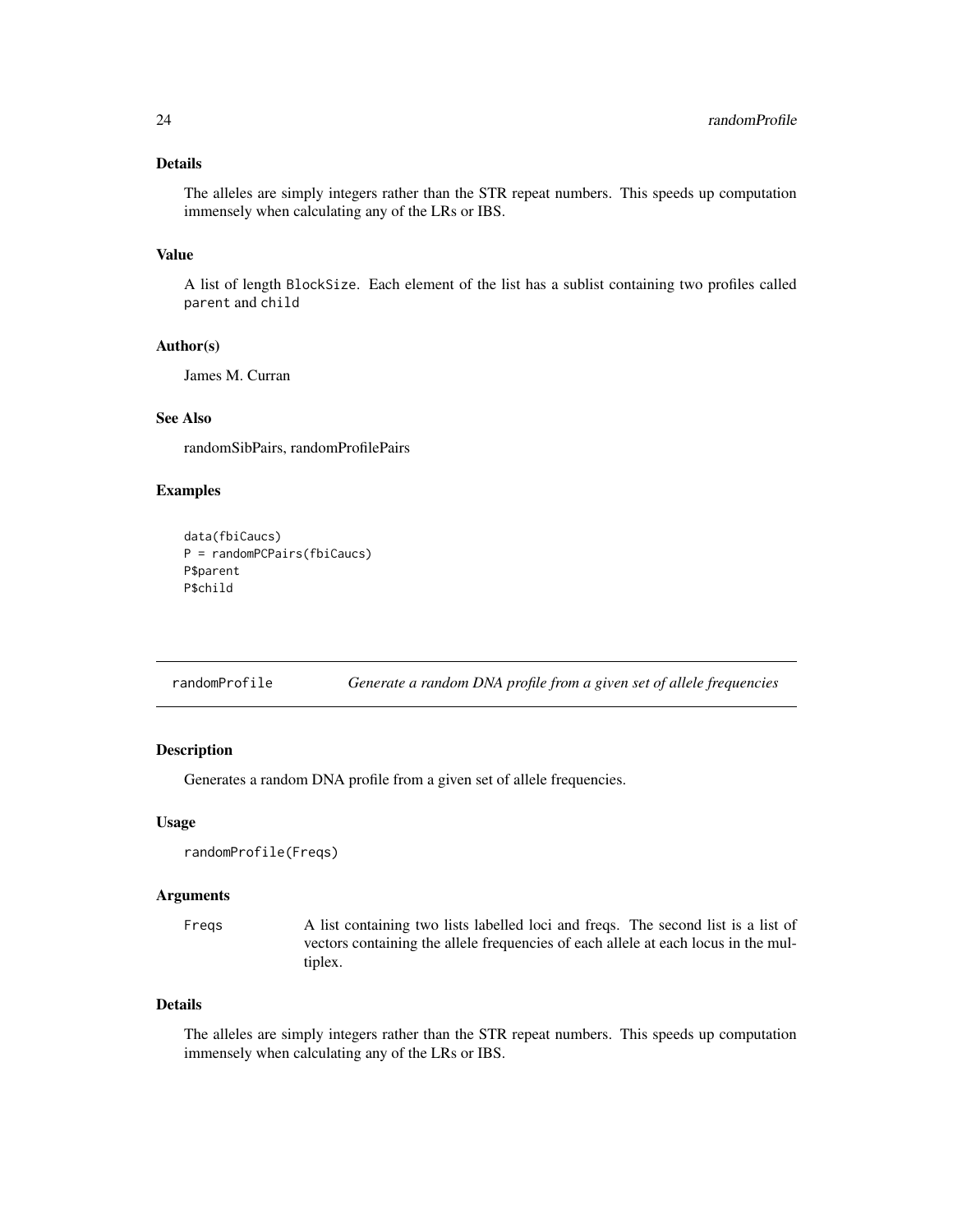#### <span id="page-24-0"></span>randomProfilePairs 25

#### Value

A vector with 2\*nLoci elements. Each pair of elements represents the genotpe of the random individual at that locus. The genotype alleles are always ordered so that allele $1 \le$  allele $2$ .

#### Author(s)

James M. Curran

#### See Also

randomChild, randomSample, randomSib

#### Examples

```
data(fbiCaucs)
P1 = randomProfile(fbiCaucs)
```
randomProfilePairs *Generate one or more random DNA profile pairs from a given set of allele frequencies*

#### Description

Generates one or more random DNA profile pairs from a given set of allele frequencies.

#### Usage

```
randomProfilePairs(Freqs, BlockSize = 1)
```
#### Arguments

| Freas     | A list containing two lists labelled loci and freqs. The second list is a list of  |
|-----------|------------------------------------------------------------------------------------|
|           | vectors containing the allele frequencies of each allele at each locus in the mul- |
|           | tiplex.                                                                            |
| BlockSize | The number of pairs of profiles to generate                                        |

#### Details

The alleles are simply integers rather than the STR repeat numbers. This speeds up computation immensely when calculating any of the LRs or IBS.

#### Value

A list of length BlockSize. Each element of the list has a sublist containing two profiles called prof1 and prof2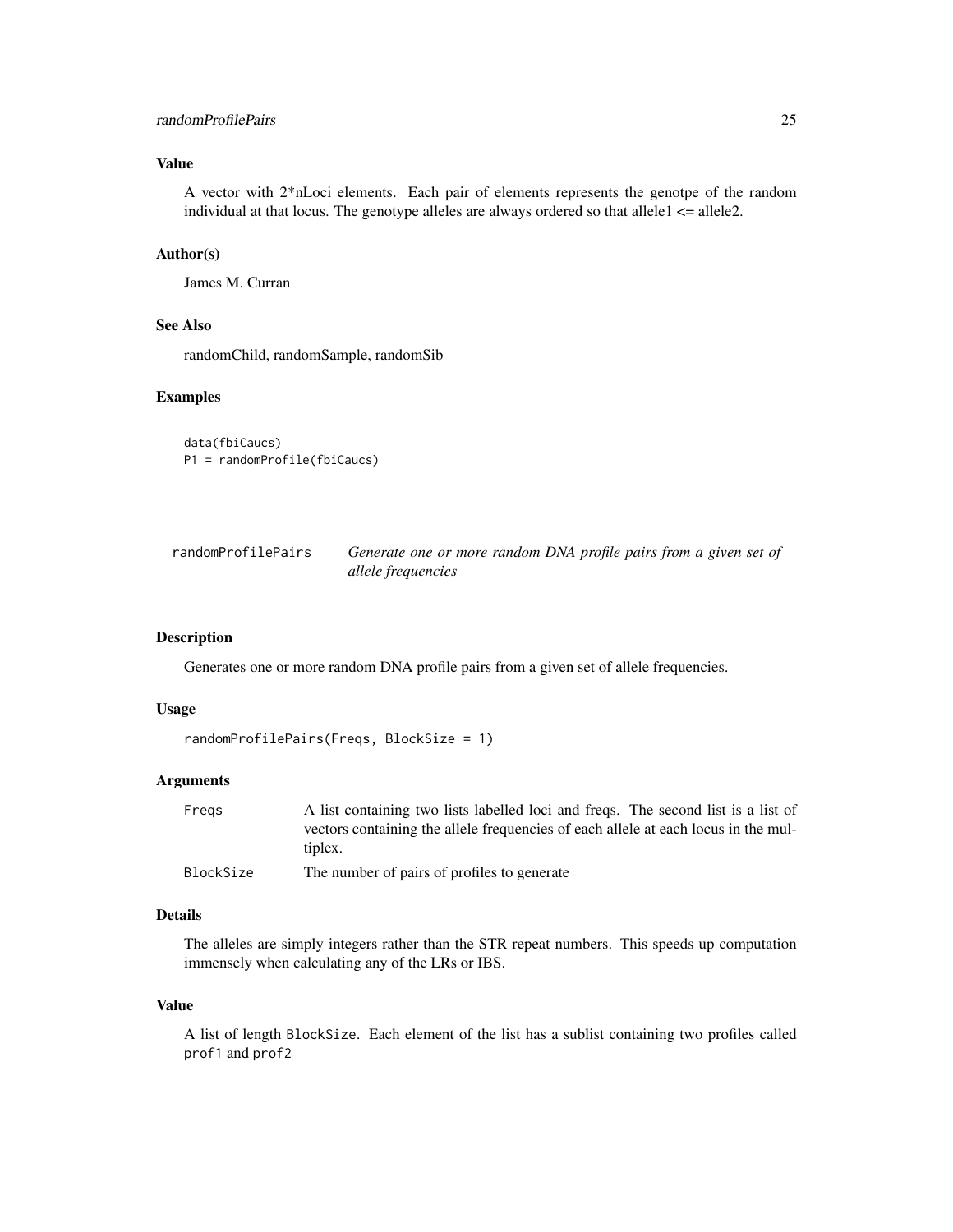#### Author(s)

James M. Curran

#### See Also

randomPCPairs, randomSibPairs

#### Examples

```
data(fbiCaucs)
P = randomProfilePairs(fbiCaucs)
P$prof1
P$prof2
```
randomSample *Generate a random sample of related (or unrelated) pairs of people*

#### Description

Generate a random sample of unrelated, full-sib, or parent/child pairs of profiles at a single locus.

#### Usage

```
randomSample(nLoc, Freqs, rel = "UN", N = 10000)
```
#### Arguments

| nLoc  | The locus number to sample from                                                                                      |
|-------|----------------------------------------------------------------------------------------------------------------------|
| Fregs | A list containg elements loci and freqs. freqs is a list of vectors containing<br>the frequencies at the given loci. |
| rel   | One of 'UN', 'FS', or 'PC' for unrelated, full-sib, or parent/child pairs respec-<br>tively.                         |
| N     | The sample size.                                                                                                     |

#### Value

An N by 4 matrix of random profiles. The first two columns represent the genotype of person one and the second two columns represent the genotype of column two. Note that the random profiles do not use the orginal allele designations.

#### Author(s)

James M. Curran

<span id="page-25-0"></span>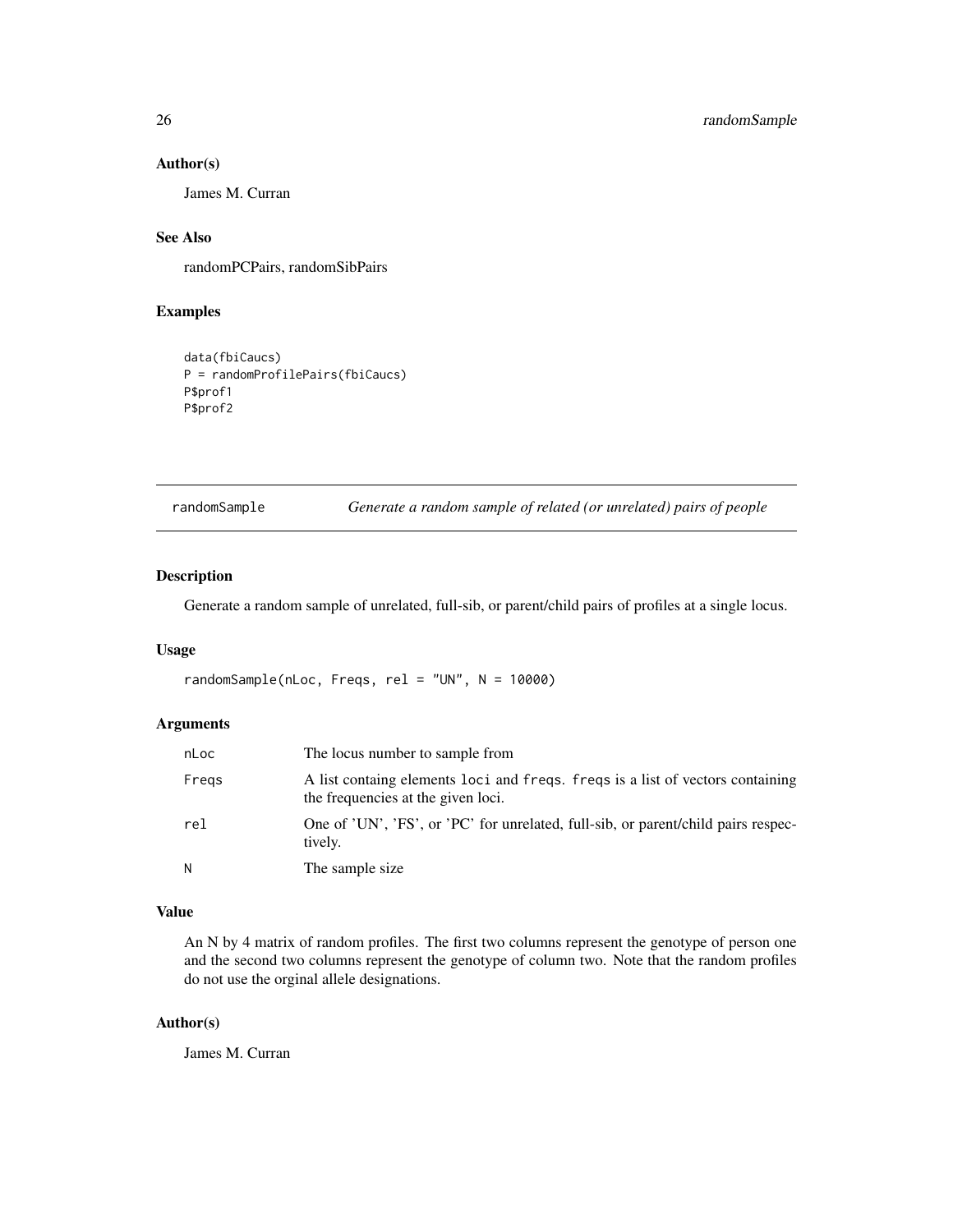#### <span id="page-26-0"></span>randomSib 27

#### See Also

randomProfile, randomSib, randomChild

#### Examples

data(fbiCaucs) G = randomSample(1, fbiCaucs, "FS", 100)

| randomSib | Generate a random sibling from a given DNA profile and a given set |
|-----------|--------------------------------------------------------------------|
|           | of allele frequencies                                              |

#### Description

Generates a random sibling from a given DNA profile from a given set of allele frequencies. At each locus, the sibling inherits the first allele of the given profile with one quarter, or the second allele with probability one quarter, both alleles with probability one quarter, or neither with probability one quarter. If the sibling inherits zero or one identical alleles, the missing alleles are chosen at random with probability proportional to the allele frequencies.

#### Usage

```
randomSib(profile, Freqs)
```
#### Arguments

| profile | A vector consisting of 2 <sup>*</sup> nLoci elements. Each element in the vector is the<br>(coded) allele held by the individual. This represents the sibling. |
|---------|----------------------------------------------------------------------------------------------------------------------------------------------------------------|
| Freas   | A list containing two lists labelled loci and freqs. The second list is a list of                                                                              |
|         | vectors containing the allele frequencies of each allele at each locus in the mul-<br>tiplex.                                                                  |

#### Details

The alleles are simply integers rather than the STR repeat numbers. This speeds up computation immensely when calculating any of the LRs or IBS.

#### Value

A vector with 2\*nLoci elements. Each pair of elements represents the genotpe of the random individual at that locus. The genotype alleles are always ordered so that allele $1 \le$  allele $2$ .

#### Author(s)

James M. Curran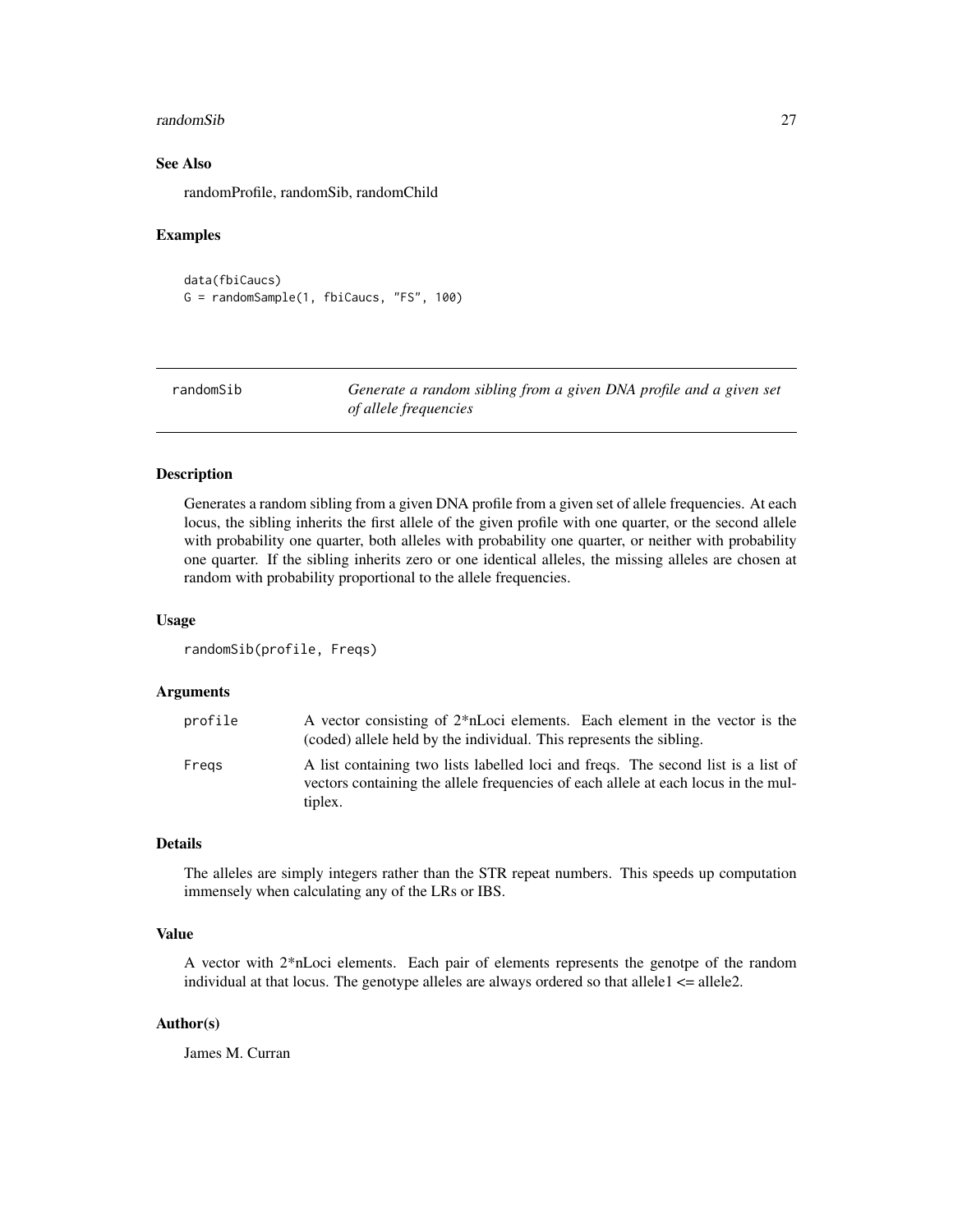#### See Also

randomChild, randomSample

#### Examples

```
data(fbiCaucs)
P1 = randomProfile(fbiCaucs)
S1 = randomSib(P1,fbiCaucs)
P1
S1
```
randomSibPairs *Generate one or more pairs of random siblings from a given set of allele frequencies*

#### Description

Generates one or more pairs of random siblings from a given set of allele frequencies.

#### Usage

```
randomSibPairs(Freqs, BlockSize = 1)
```
#### Arguments

| Freas     | A list containing two lists labelled loci and freqs. The second list is a list of  |
|-----------|------------------------------------------------------------------------------------|
|           | vectors containing the allele frequencies of each allele at each locus in the mul- |
|           | tiplex.                                                                            |
| BlockSize | The number of pairs of profiles to generate                                        |

#### Details

The alleles are simply integers rather than the STR repeat numbers. This speeds up computation immensely when calculating any of the LRs or IBS.

#### Value

A list of length BlockSize. Each element of the list has a sublist containing two profiles called sib1 and sib2

#### Author(s)

James M. Curran

#### See Also

randomPCPairs, randomProfilePairs

<span id="page-27-0"></span>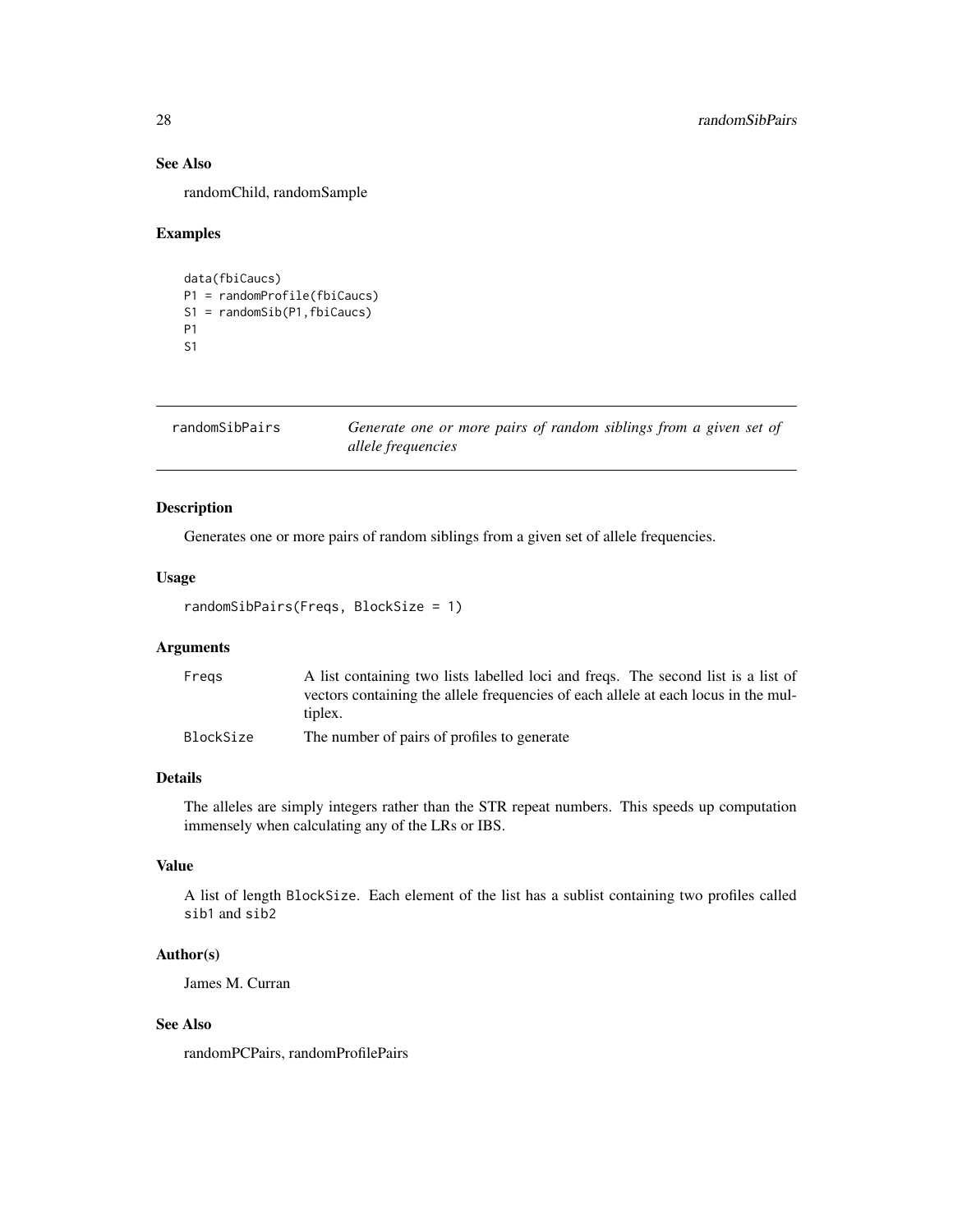#### <span id="page-28-0"></span>readFreqs 29

#### Examples

```
data(fbiCaucs)
P = randomSibPairs(fbiCaucs)
P$sib1
P$sib2
```
<span id="page-28-1"></span>

readFreqs *Read in a file of allele frequencies*

#### Description

Reads in a file of alleles in a particular format.

#### Usage

```
readFreqs(strPath, FSIGenFormat = TRUE, delim = ",")
```
#### Arguments

| strPath      | The file from which to read the frequencies                                                                                                                                                                                                                                                                                                                                                         |
|--------------|-----------------------------------------------------------------------------------------------------------------------------------------------------------------------------------------------------------------------------------------------------------------------------------------------------------------------------------------------------------------------------------------------------|
| FSIGenFormat | Tells the function whether the file is either in FSI Genetics format (see below)<br>or 'Curran' format                                                                                                                                                                                                                                                                                              |
| delim        | This argument is used when FSIGenFormat is TRUE, and is the regular expres-<br>sion used to delimit columns of the table. it is set to a single comma by default,<br>and multiple delimiters are considered empty separate fields. There probably<br>should be an additional argument which specifies the missing or empty cell sym-<br>bol, but I won't programme this unless somebody asks for it |

#### Details

This function reads frequencies in the rectangular allele freqency table format used by FSI Genetics and other journals. This file format assumes a comma separated value file (CSV) (although the column delimeter can be specified). The first column should be labelled 'Allele' and contain the STR allele designations that are used in the data set. The remaining columns will have the locus name as a header, and frequencies that are either blank, zero, or non-zero. Blanks or zeros are used to specify that the allele is not observed (and not used) at the locus. The final row of the file should start with 'N' or 'n' in the first column and give the number of individuals typed (or the number of alleles recorded) in assessing the frequency of the alleles.

The second format is a very particular 'Curran' text format. The first line contains the number of loci in the multiplex. The next line will contain the name of the first locus and the number of alleles, nA, the locus separated by a comma. The next nA lines contain the allele number (from 1 to nA), the STR designation of the allele, and the frequency separated by commas. This pattern is repeated for each locus. In the future this function will read the rectangular allele freqency table used by FSI Genetics and other journals.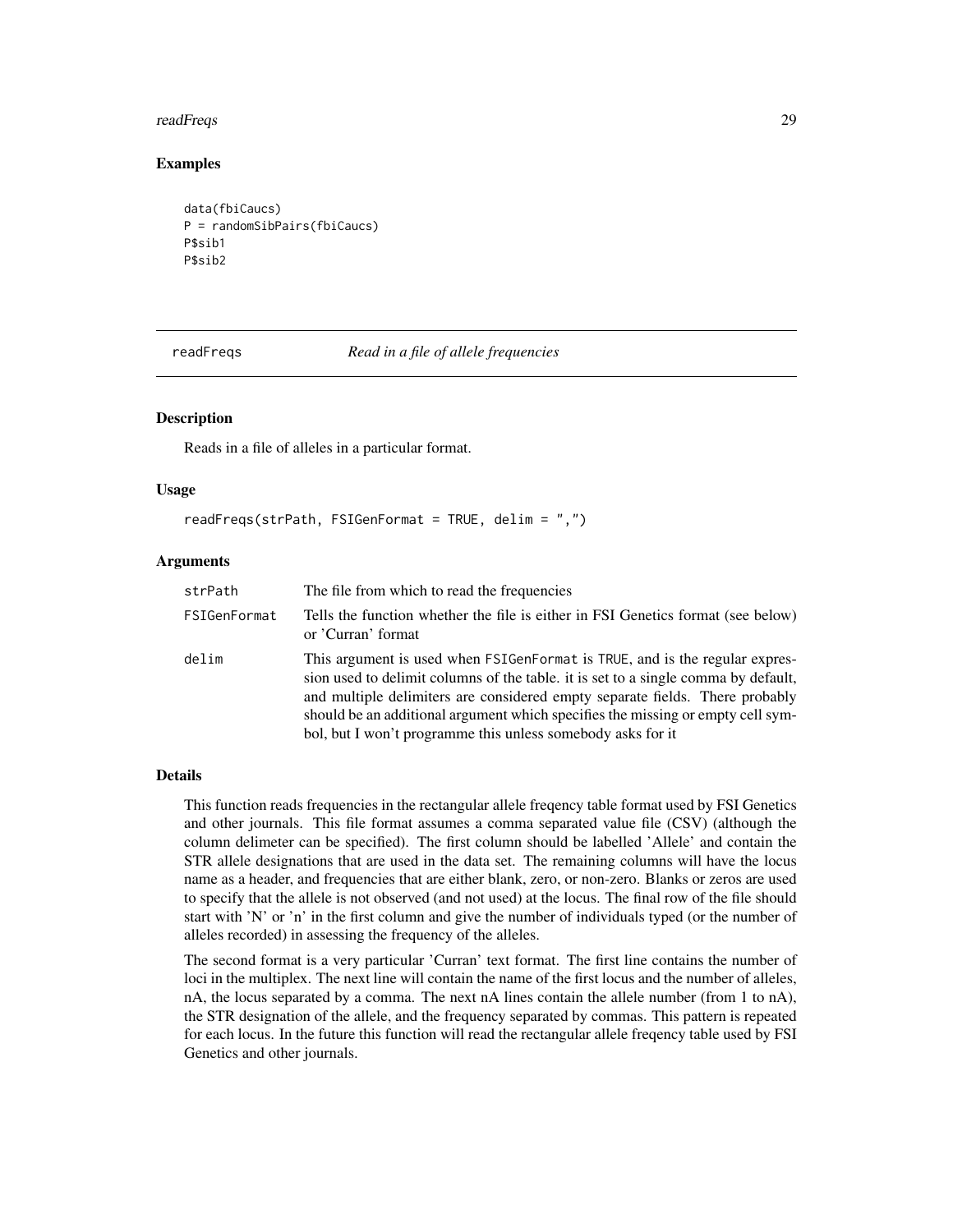<span id="page-29-0"></span>Value

a list containing two vectors and a list, loci, counts, and freqs. The vector loci is a vector of the locus names in the frequency file. The vector counts is a vector of the number of individuals (or sometimes alleles) typed at each locus. This will null if the 'Curran' format is used. The list freqs, is a list of vectors with each vector containing the frequencies of the alleles at the locus. The names of the elements of the vectors are the STR allele designations.

#### Author(s)

James M. Curran

readProfiles *Read a set of profiles from a file*

#### Description

Reads a set of profiles from a file

#### Usage

```
readProfiles(fileName, freqs = NULL, sep = "\t", header = FALSE,
 id = 1, discardMissing = TRUE)
```
#### Arguments

| fileName | a path to the profile file.                                                                                                                                                                                                                           |
|----------|-------------------------------------------------------------------------------------------------------------------------------------------------------------------------------------------------------------------------------------------------------|
| fregs    | A list containing two lists labelled loci and freqs. The second list is a list of<br>vectors containing the allele frequencies of each allele at each locus in the mul-<br>tiplex. If this is left NULL, then it is calculated from the profile file. |
| sep      | a character that delimits the fields in the profile file.                                                                                                                                                                                             |
| header   | a boolean witch is TRUE if the profile file has a column header line.                                                                                                                                                                                 |
| id       | a column number indicating which column the profile id's are stored. If $id ==$<br>-1, then this means there is no id information.                                                                                                                    |
|          | discard Missing if TRUE, then all profiles which have alleles which cannot be matched to the<br>frequency file are ommitted and returned in the return list.                                                                                          |

#### Details

The alleles are recorded integers rather than the STR repeat numbers. This speeds up computation immensely when calculating any of the LRs or IBS.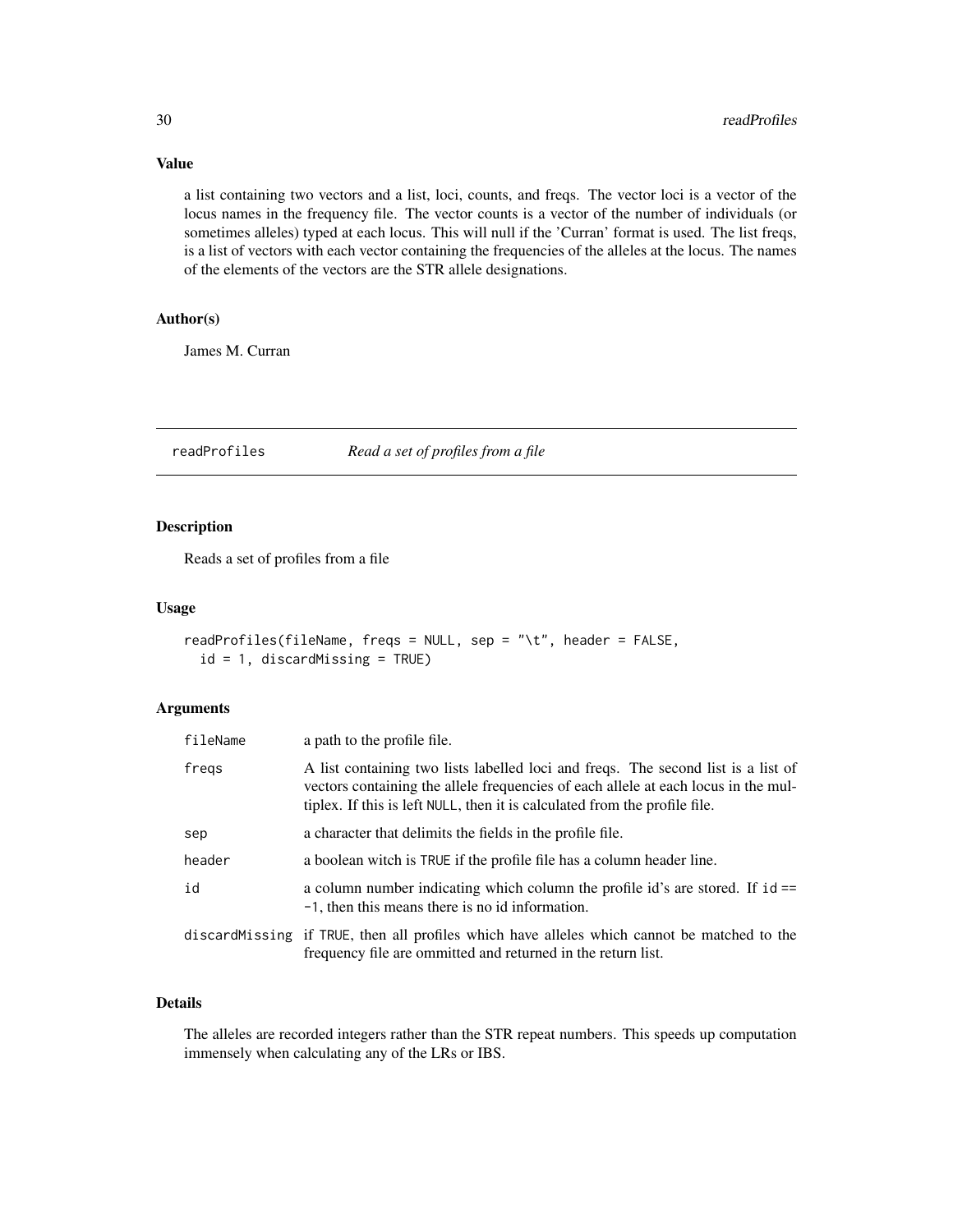#### <span id="page-30-0"></span>readResults 31

#### Value

a list containing a data. frame of profiles where the alleles have been recoded to the allele index number, rather than the allele itself, and a set of frequencies in the same format as you would get from [readFreqs](#page-28-1). If freqs have been supplied, then this will just be the same set of frequencies, if they have not, then this will be calculated from the profiles. Given that the profiles generally do not have any locus name information the loci will just be labelled Locus1, Locus2, . . . . If there are missing values then the raw missing profiles are returned

#### Author(s)

James M. Curran

readResults *Read a simulation result set from file*

#### Description

This function will read the output from sim that has been saved to disk

#### Usage

readResults( $N = 0$ , rel = "UN", gzip = TRUE, strPath = "", strVer = "", fileName = NULL)

#### Arguments

| N        | The number of iterations in the simulation                                                          |
|----------|-----------------------------------------------------------------------------------------------------|
| rel      | $'UN'$ = unrelated, $'FS'$ = full-sib, $'PC'$ = parent-child                                        |
| gzip     | If TRUE then it is assumed that the file is compressed                                              |
| strPath  | Optional location of files. Must terminate with / otherwise it will not work                        |
| strVer   | A version string, useful if more than simulation has been run                                       |
| fileName | This argument allows the user to override the default file naming conventions of<br>the result file |

#### Details

The arguments to this file are used to generate the input file name. The format is very rigid, being 'results-sim-rel-N(-strVer).csv(.gz)' That is, if strVer is something than an empty string then it is included after the number of interations. Similarly if gzip == TRUE then the filename is assumed to end with '.gz'

#### Value

a data frame with three columns labelled sib, pc, and ibs. These represent the LRs for sibs and parent-child calculated on each simulated profile pair, and the number of matching alleles (IBS).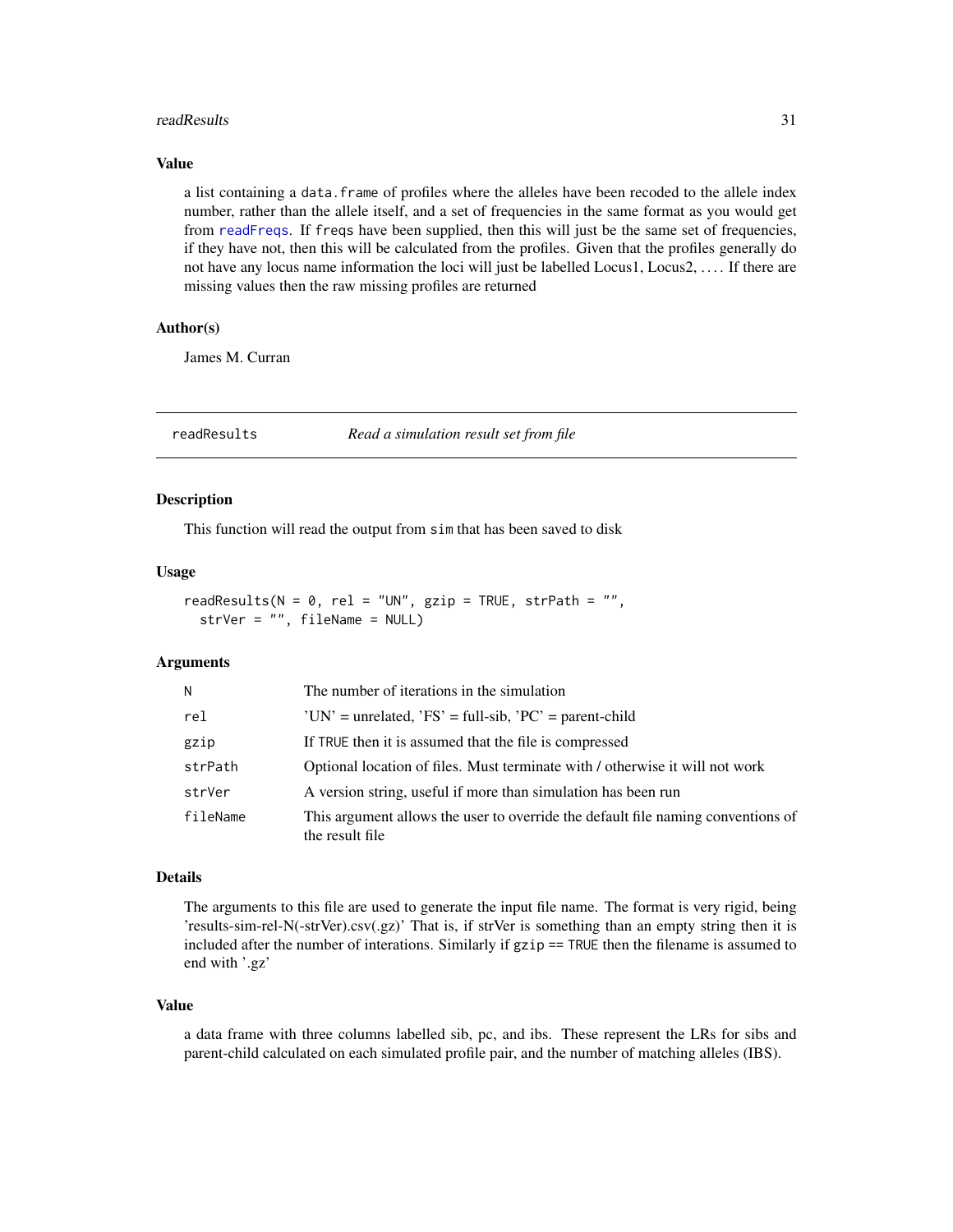32 relSim

#### Author(s)

James M. Curran

#### See Also

sim

#### Examples

```
data(fbiCaucs)
## not run
## write the results of 100 unrelated profile pairs to
## results-sim-UN-100.csv.gz
## and read it back in
## Not run:
sim(100, save = T)
unrel = readResults(100)
sim(100, rel = "FS", strVer = "01", save = T)
sibs = readResults(100, rel = "FS", strVer = "01")
```
## End(Not run)

relSim *Relative Simulator*

#### Description

relSim

#### Details

A set of tools to explore the behaviour statistics used for forensic DNA interpretation when close relatives are involved. The package also offers some useful tools for exploring other forensic DNA situations.

#### Author(s)

James Curran

<span id="page-31-0"></span>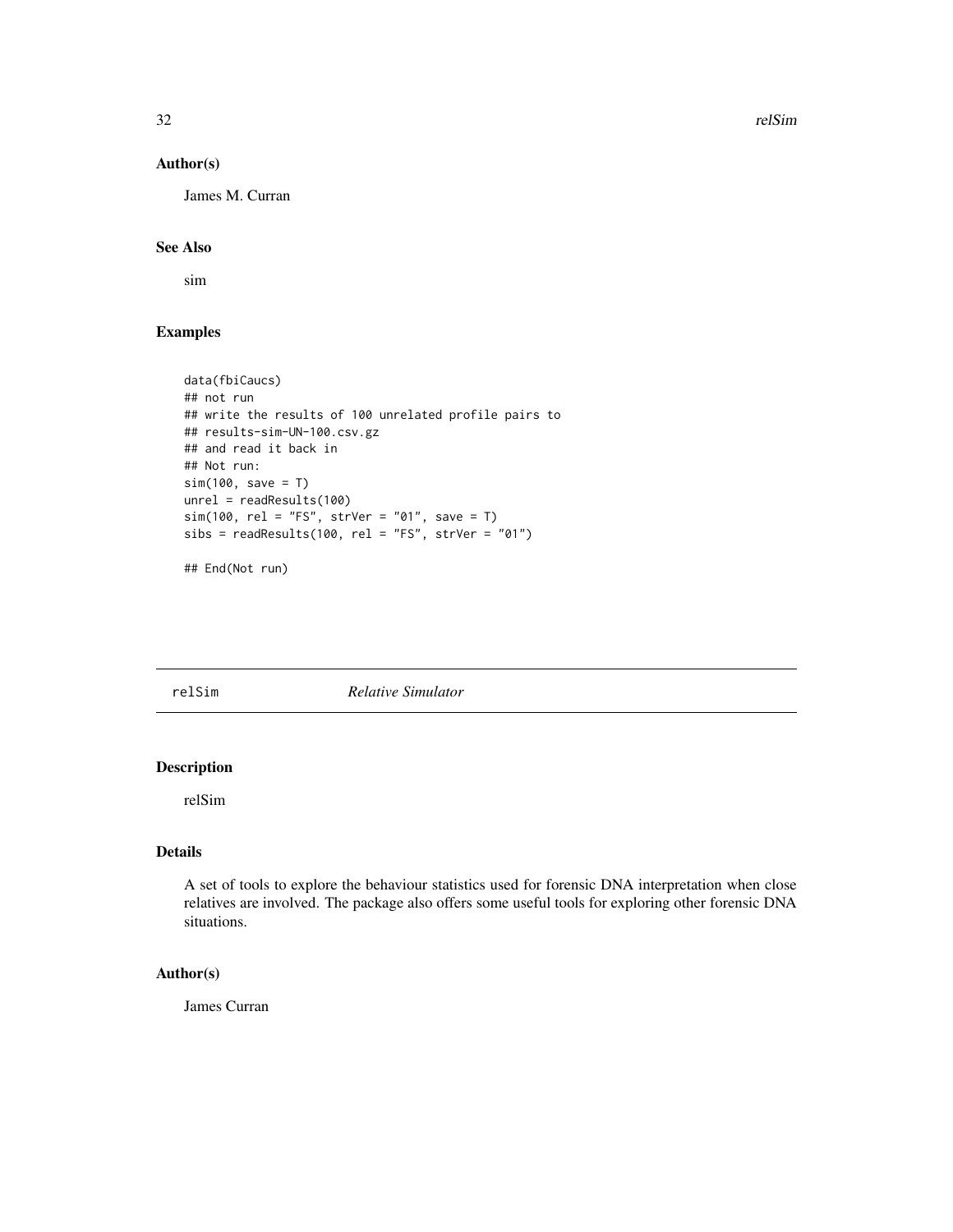<span id="page-32-0"></span>Generate N pairs with a given relationship and calculate the LR for sibs, parent-child and the number of matching alleles

#### Usage

```
sim(N, Freqs, rel = "UN", save = FALSE, strPath = "", strVer = "",
 BlockSize = N/100, fileName = NULL)
```
#### Arguments

| N         | The number of iterations to carry out                                                                                                                                                                                                                                                                                                                                 |
|-----------|-----------------------------------------------------------------------------------------------------------------------------------------------------------------------------------------------------------------------------------------------------------------------------------------------------------------------------------------------------------------------|
| Fregs     | A list containing two lists labelled loci and freqs. The second list is a list of<br>vectors containing the allele frequencies of each allele at each locus in the mul-<br>tiplex.                                                                                                                                                                                    |
| rel       | generate unrelated ( $rel = 'UN'$ ), full-sibs ( $rel = 'FS'$ ), or parent child ( $rel =$<br>'PC') pairs                                                                                                                                                                                                                                                             |
| save      | Write the results to disk if TRUE                                                                                                                                                                                                                                                                                                                                     |
| strPath   | Optional prefix to add to the results file path so that the output location can be<br>specified                                                                                                                                                                                                                                                                       |
| strVer    | Optional suffix for the results file. This is useful when running multiple in-<br>stances of R                                                                                                                                                                                                                                                                        |
| BlockSize | Sets the number of random profiles to be generated in each iteration. By default<br>the block size is set to 1 percent of the total sample size. It is unclear whether<br>the procedure is more efficient if a bigger percentage of the total is used. Users<br>must take care to make sure that the block size evenly divides N otherwise the<br>procedure will exit |
| fileName  | This argument lets the user override the default result file naming scheme                                                                                                                                                                                                                                                                                            |

#### Details

This is the function that generates all the data for the results in the paper. WARNING: this function is not especially fast. To achieve the 100 million iterations used in the paper, 30 instances of R were launched on a multicore server. Each instance represented one relationship with 10 million iterations. The compute time for this arrangement was approximately 1 hours, meaning a full serial run would have taken over 30 hours to achieve the same result.

#### Value

a data frame with three columns: sib, pc, ibs containing the LRs for full-siblings, parent-child, and the number of matching alleles for each generated pair of profiles.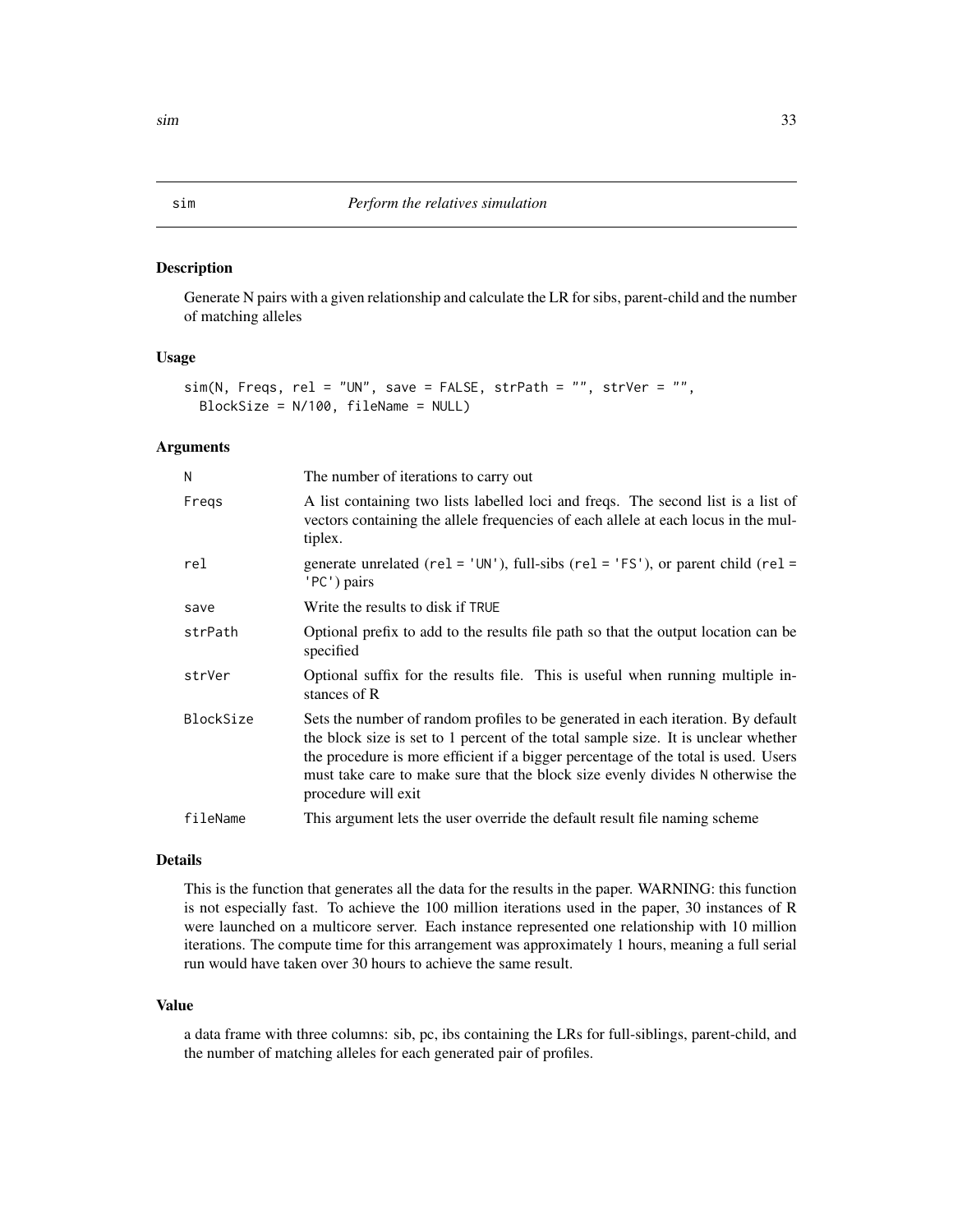#### <span id="page-33-0"></span>Author(s)

James M. Curran

#### See Also

readResults, errorRate

#### Examples

```
## not run
## this replicates Ge et al.'s experiment and takes about 45 minutes
## to run (I think)
## Not run:
data(fbiCaucs)
N = 1000000
sim(N, fbiCaucs, save = T)
sim(N, fbiCaucs, 'FS', save = T)
sim(N, fbiCaucs, 'PC', save = T)
## End(Not run)
```
simNpersonMixture *Simulate and count unique alleles in N person mixtures*

#### Description

This function simulates N persons mixtures using the supplied frequencies and records the number of times they share  $1, 2, \ldots, 2N$  alleles locus by locus.

#### Usage

```
simNpersonMixture(freqs, numContributors, numIterations = 10000)
```
#### Arguments

| fregs           | a set of allele frequencies. The format can be found in readFreqs |
|-----------------|-------------------------------------------------------------------|
| numContributors |                                                                   |
|                 | the number of contributors to each mixture. Must be $\geq$ = 2.   |
| numIterations   | the number of N person mixtures to simulate in total.             |

#### Value

an object of class npmresult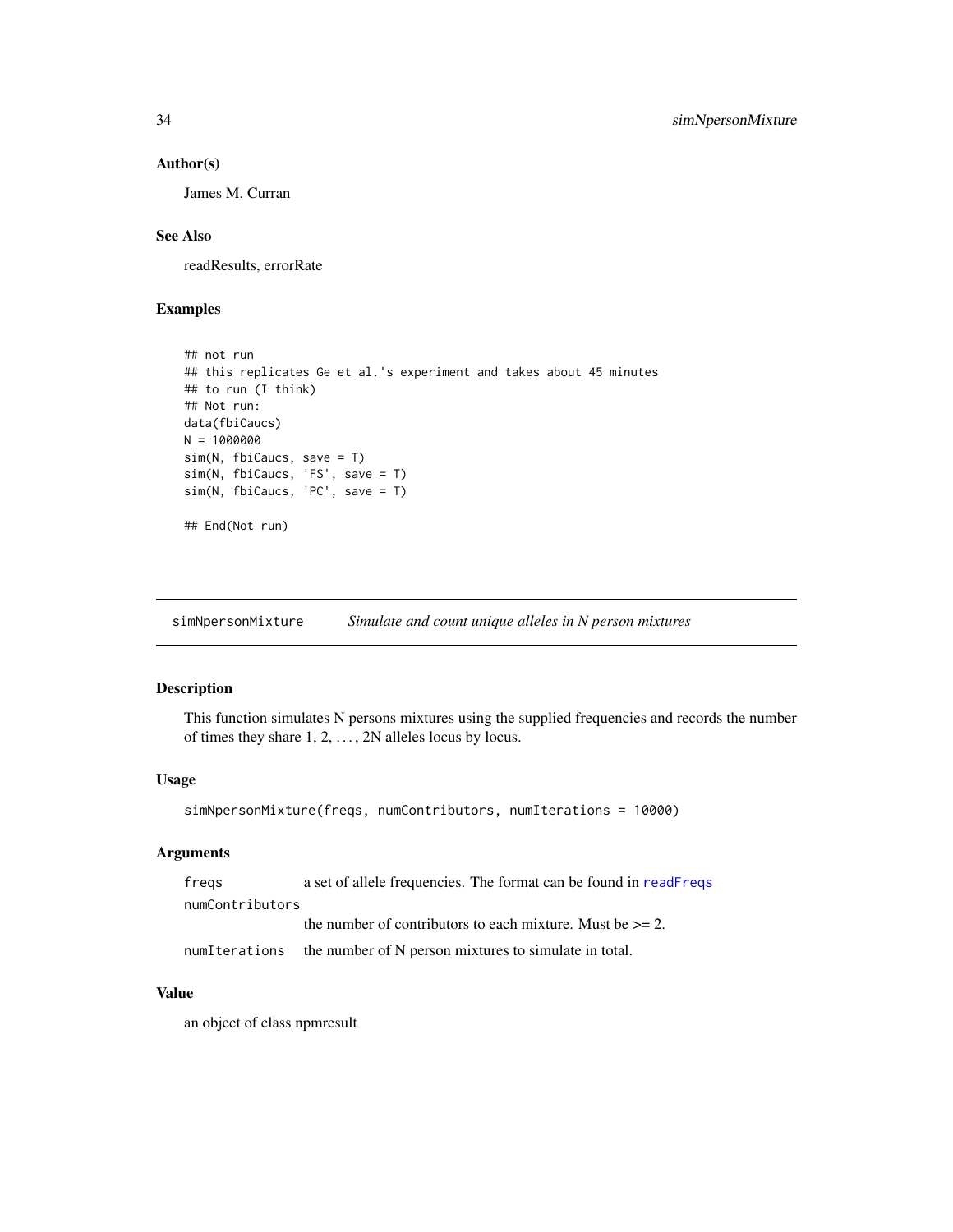<span id="page-34-0"></span>

Exports a population with population substructure to a Nexus formatted file so that GDA can be used to check the Fst calculations

#### Usage

toNexus(Pop, fileName = "output.nex")

#### Arguments

| Pop      | An object of type 'population' - see breed Fst for a description of the object |
|----------|--------------------------------------------------------------------------------|
| fileName | The name of the file output file                                               |

#### Author(s)

James M. Curran

#### References

Maddison DR, Swofford DL, Maddison WP (1997), NEXUS: An extensible file format for systematic information, Systematic Biology 46 (4): 590–621.

Zaykin, D. and Lewis, P., GDA - software to accompany Genetic Data Analysis II, <http://phylogeny.uconn.edu/software/>.

#### See Also

breedFst

#### Examples

```
## Don't run
## Not run:
data(USCaucs)
p = breedFst(USCaucs)
toNexus(p)
```
## End(Not run)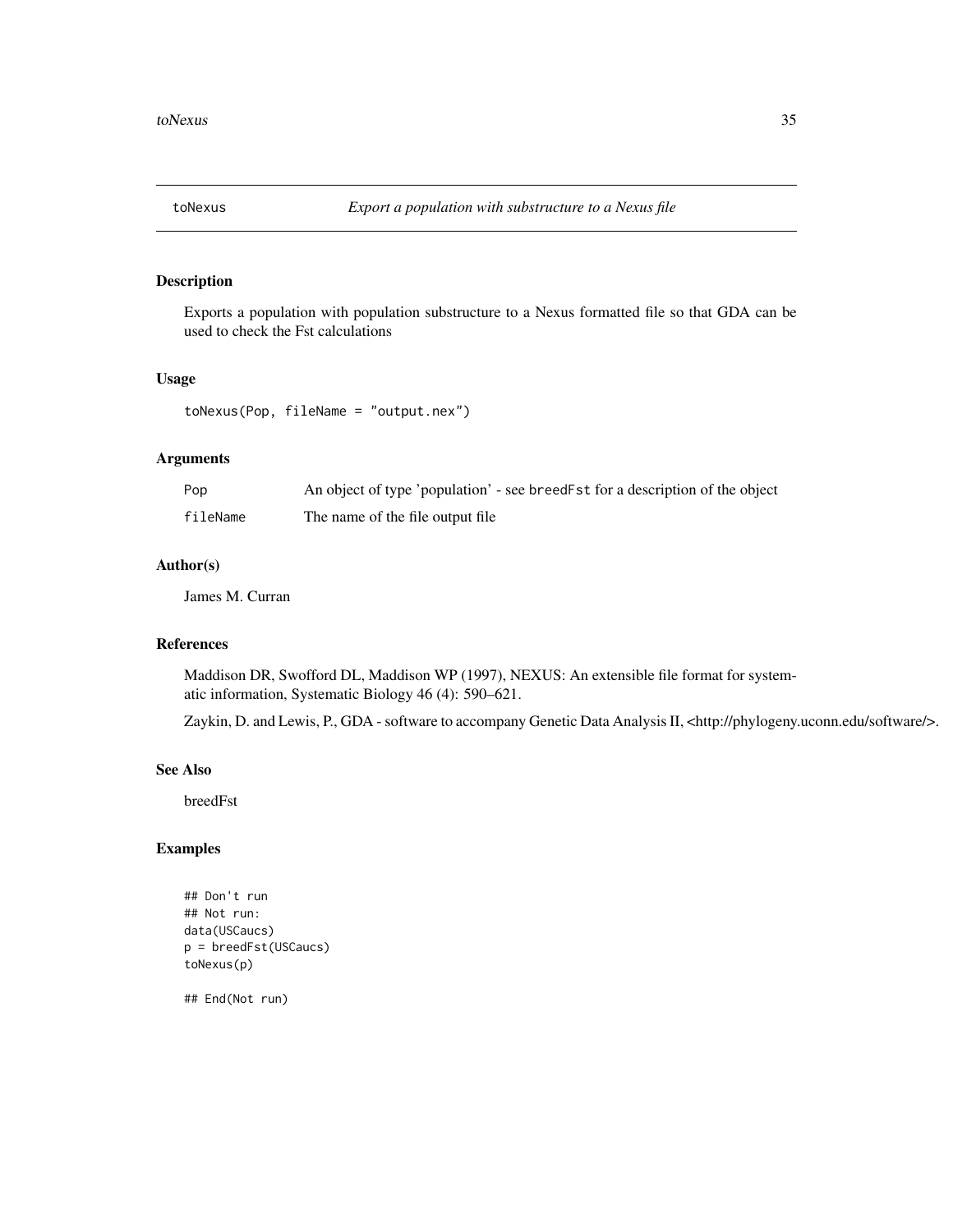<span id="page-35-0"></span>

This data structure

#### Format

This data set is a list which has two sub-lists. The lists are named loci and freqs. loci is a vector of the 13 CODIS STR locus names. freqs is a list of 13 vectors, each vector contains the allele frequencies published for US Caucasians in Budowle and Moretti (1999). The raw data is available from [http://www.fbi.gov/about-us/lab/forensic-science-communications/](http://www.fbi.gov/about-us/lab/forensic-science-communications/fsc/july1999/dnaloci.txt) [fsc/july1999/dnaloci.txt](http://www.fbi.gov/about-us/lab/forensic-science-communications/fsc/july1999/dnaloci.txt)

#### Author(s)

James M. Curran

#### References

Budowle, B. and Moretti, T.R. (1999), *Genotype Profiles for Six Population Groups at the 13 CODIS Short Tandem Repeat Core Loci and Other PCR Based Loci*, Forensic Science Communications 1(2).

#### See Also

fbiCaucs

#### Examples

```
data(USCaucs)
names(USCaucs)
USCaucs$loci
names(USCaucs$freqs)
USCaucs$freqs[[1]]
names(USCaucs$freqs[[1]])
USCaucs$freqs[[1]][1]
```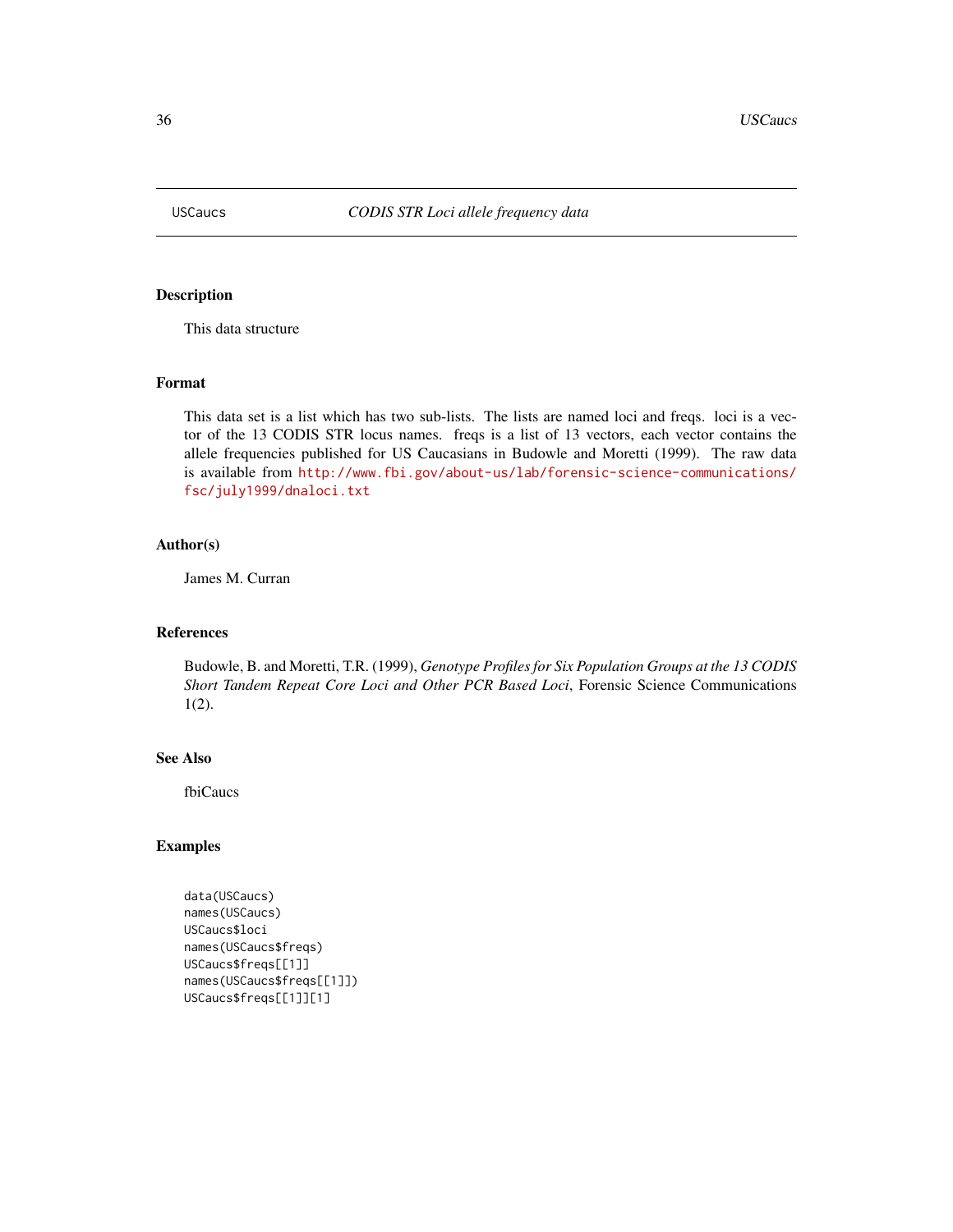<span id="page-36-0"></span>Writes a population of profiles to disk using the original allele designations rather than the internal integer representations that are used for the other functions.

#### Usage

```
writeCSV(fileName, pop, n = 100, delim = ",")
```
#### Arguments

| fileName | the name and path where the population profiles are to be saved to.                                                                                                                                                                                                                                                                                                                                                                                                      |
|----------|--------------------------------------------------------------------------------------------------------------------------------------------------------------------------------------------------------------------------------------------------------------------------------------------------------------------------------------------------------------------------------------------------------------------------------------------------------------------------|
| pop      | a list containing elements loci and freqs. loci is a vector with the loci in<br>the data set. freqs is a list of vectors with elements named after the elements in<br>loci. Each locus in freqs is a vector of allele frequencies with the allele names<br>given by the named elements. TRUE then an Amelogenin marker is added to the<br>population, and all the profiles are set to male XY, although this is coded to 1,2<br>to keep the allele designations numeric. |
| n        | the number of people in the database. This is arbitrarily set to 100 by default.                                                                                                                                                                                                                                                                                                                                                                                         |
| delim    | The allele delimiter.                                                                                                                                                                                                                                                                                                                                                                                                                                                    |

#### Value

a matrix which contains the table written to file.

#### Note

Rare alleles are recoded to 108.1. This is unlikely to do the right thing when you have things like <5 or >20 in your allele names. Given it is impossible to predict what a user would like to do, I suggest you recode them yourself before using this function.

#### Author(s)

James M. Curran

#### See Also

breedFst USCaucs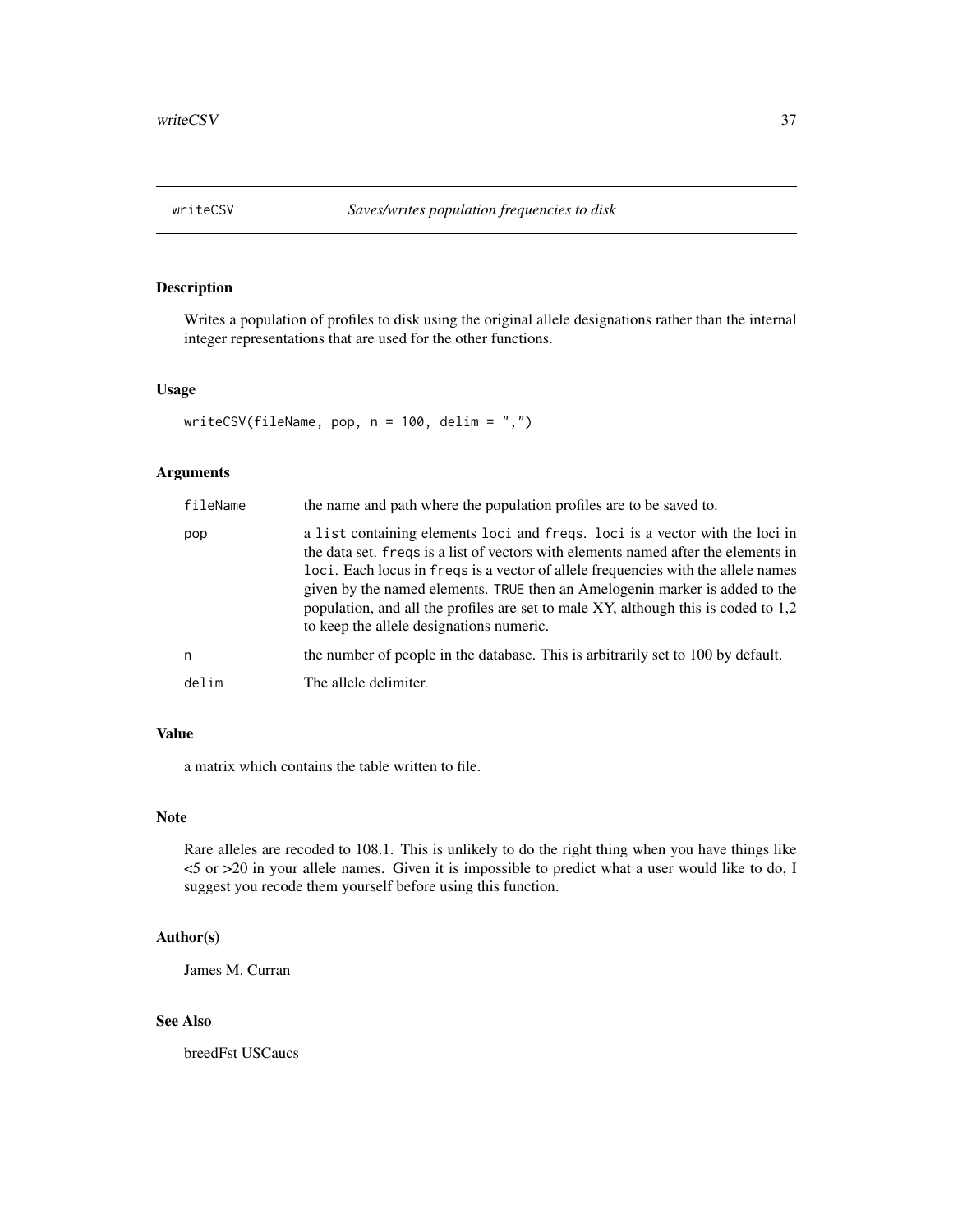<span id="page-37-0"></span>38 writePop

#### Examples

```
data(USCaucs)
## Not run:
  writeCSV("USCaucs.csv", USCaucs)
## End(Not run)
```
writePop *Saves/writes population profiles to disk*

#### Description

Writes a population of profiles to disk using the original allele designations rather than the internal integer representations that are used for the other functions.

#### Usage

```
writePop(fileName, pop, addAmelo = FALSE, delim = ",",
  dupLoci = TRUE)
```
#### Arguments

| fileName | the name and path where the population profiles are to be saved to.                                                                                                                                                                     |
|----------|-----------------------------------------------------------------------------------------------------------------------------------------------------------------------------------------------------------------------------------------|
| pop      | an object of class population, most likely produced by breed Fst                                                                                                                                                                        |
| addAmelo | The simulated populations do not have Amelogenin. If TRUE then an Amelo-<br>genin marker is added to the population, and all the profiles are set to male XY,<br>although this is coded to 1,2 to keep the allele designations numeric. |
| delim    | The allele delimiter.                                                                                                                                                                                                                   |
| dupLoci  | If TRUE the locus names are written twice in the header, otherwise just once.                                                                                                                                                           |

#### Note

Rare alleles are recoded to 108.1.

#### Author(s)

James M. Curran

#### See Also

breedFst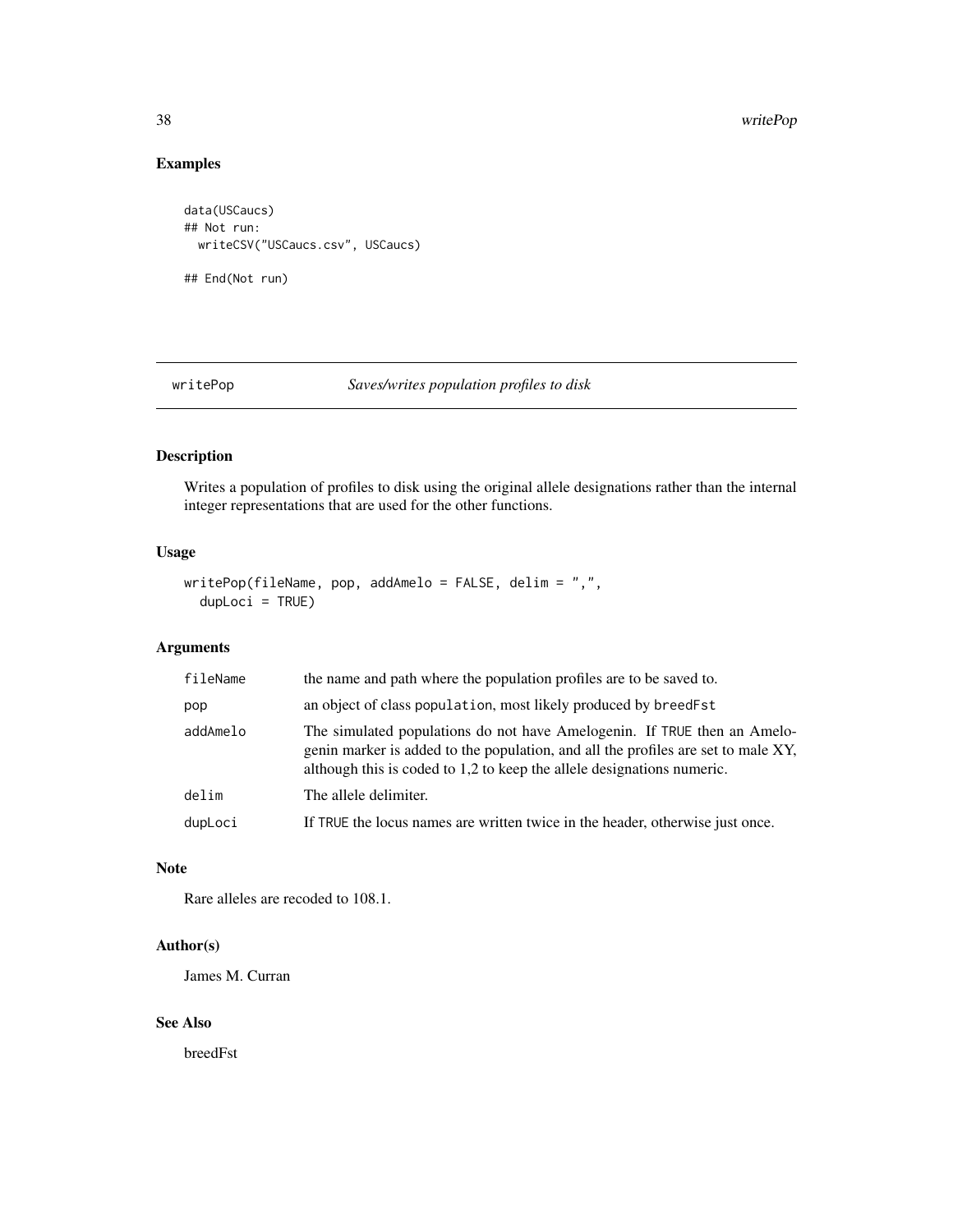#### writePop 39

## Examples

```
data(USCaucs)
pop = breedFst(USCaucs)
## Not run:
 writePop("USCaucs.csv", pop)
```
## End(Not run)